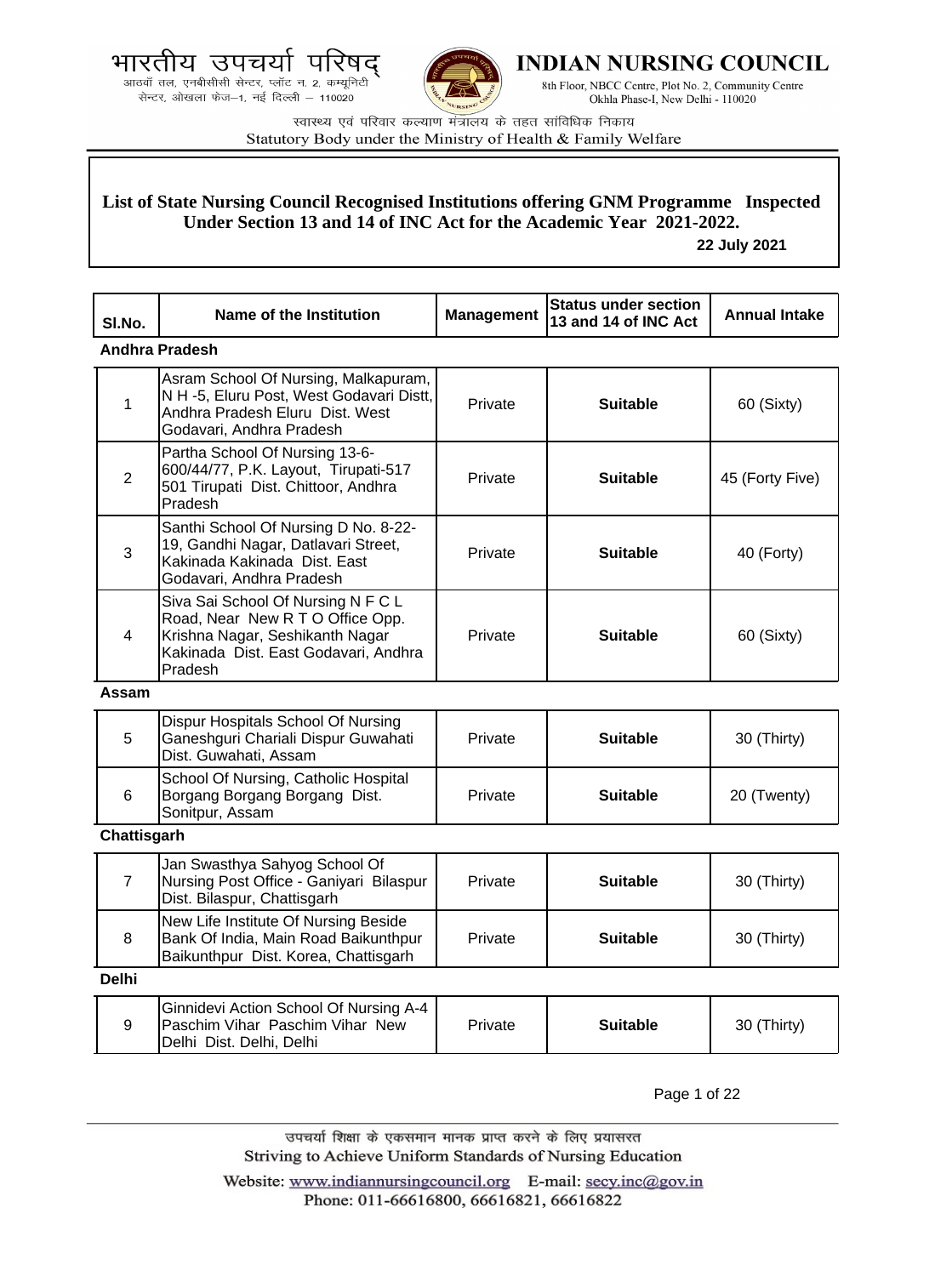



**INDIAN NURSING COUNCIL** 

8th Floor, NBCC Centre, Plot No. 2, Community Centre Okhla Phase-I, New Delhi - 110020

स्वास्थ्य एवं परिवार कल्याण मंत्रालय के तहत सांविधिक निकाय Statutory Body under the Ministry of Health & Family Welfare

# **List of State Nursing Council Recognised Institutions offering GNM Programme Inspected Under Section 13 and 14 of INC Act for the Academic Year 2021-2022.**

#### **22 July 2021**

| 10      | Panna Dai School Of Nursing Deen<br>Dayal Upadhayay Hospital Hari Nagar<br>Hari Nagar Dist. New Delhi, Delhi                                                                     | Government | <b>Suitable</b> | 25 (Twenty Five) |
|---------|----------------------------------------------------------------------------------------------------------------------------------------------------------------------------------|------------|-----------------|------------------|
| 11      | Smt Janaki Rani Talwar School Of<br>Nursing Lajpat Nagar Iii, Lajpat Nagar-Iii<br>Delhi Dist. New Delhi, Delhi                                                                   | Private    | <b>Suitable</b> | 30 (Thirty)      |
| Gujarat |                                                                                                                                                                                  |            |                 |                  |
| 12      | B M C B School Of Nursing City Square<br>Township, Lakhond, Bhuj Lakhond<br>Dist. Kutch, Gujarat                                                                                 | Private    | <b>Suitable</b> | 50 (Fifty)       |
| 13      | Chitrini School Of Nursing Beside Govt<br>Godawn Nr Prantij Railway Station At<br>Po Junabakarpur Ta - Prantij, Prantij<br>Dist. Sabarkantha, Gujarat                            | Private    | <b>Suitable</b> | 40 (Forty)       |
| 14      | Dr B R Ambedkar School Of Nursing<br>Near Nilima Park Society, Vasna Rathod<br>Road, B/H Swaminarayan Temple<br>Vasna Rathod Road, Dehgam<br>Dehgam Dist. Gandhinagar, Gujarat   | Private    | <b>Suitable</b> | 40 (Forty)       |
| 15      | E S I C School Of Nursing D-34<br>Dispensary Cum Nursing Shcool, Opp-<br>Muncipal Swimming Pool, Opp.<br>Municipal Swimming Pool, Khokhara<br>Ahmedabad Dist. Ahmedabad, Gujarat | Government | <b>Suitable</b> | 60 (Sixty)       |
| 16      | General Nursing School J.Z.M & N<br>General Hospital Campus,<br>Near Mpuh Kidney Hospital, Nadiad<br>Nadidad Dist. Kheda, Gujarat                                                | Government | <b>Suitable</b> | 20 (Twenty)      |
| 17      | Gnm-Anm School Of Nursing M.G.G.<br>Hospital, Opp. Jahangir Talkiz, Station<br>Road, City/Town, Taluka, Gujarat<br>Navsari Dist. Navasari, Gujarat                               | Government | <b>Suitable</b> | 20 (Twenty)      |
| 18      | Nirmala Gajwani School Of Nursing<br>Plot No 2 Dc 3 Gajwani Marg City<br>Adipur, Gandhidham Adipur Dist.<br>Kutch, Gujarat                                                       | Private    | <b>Suitable</b> | 40 (Forty)       |
| 19      | P & T Patel Institute Of Nursing To<br>Bhandu- Mehsana- Unjha Highway Ta-<br>Visnagar Bhandu Dist. Mehsana,<br>Gujarat                                                           | Private    | <b>Suitable</b> | 40 (Forty)       |
| 20      | School Of Nursing At Indu, General<br>Hospital Gujarat Vyara, Gujarat                                                                                                            | Government | <b>Suitable</b> | 30 (Thirty)      |

Page 2 of 22

उपचर्या शिक्षा के एकसमान मानक प्राप्त करने के लिए प्रयासरत Striving to Achieve Uniform Standards of Nursing Education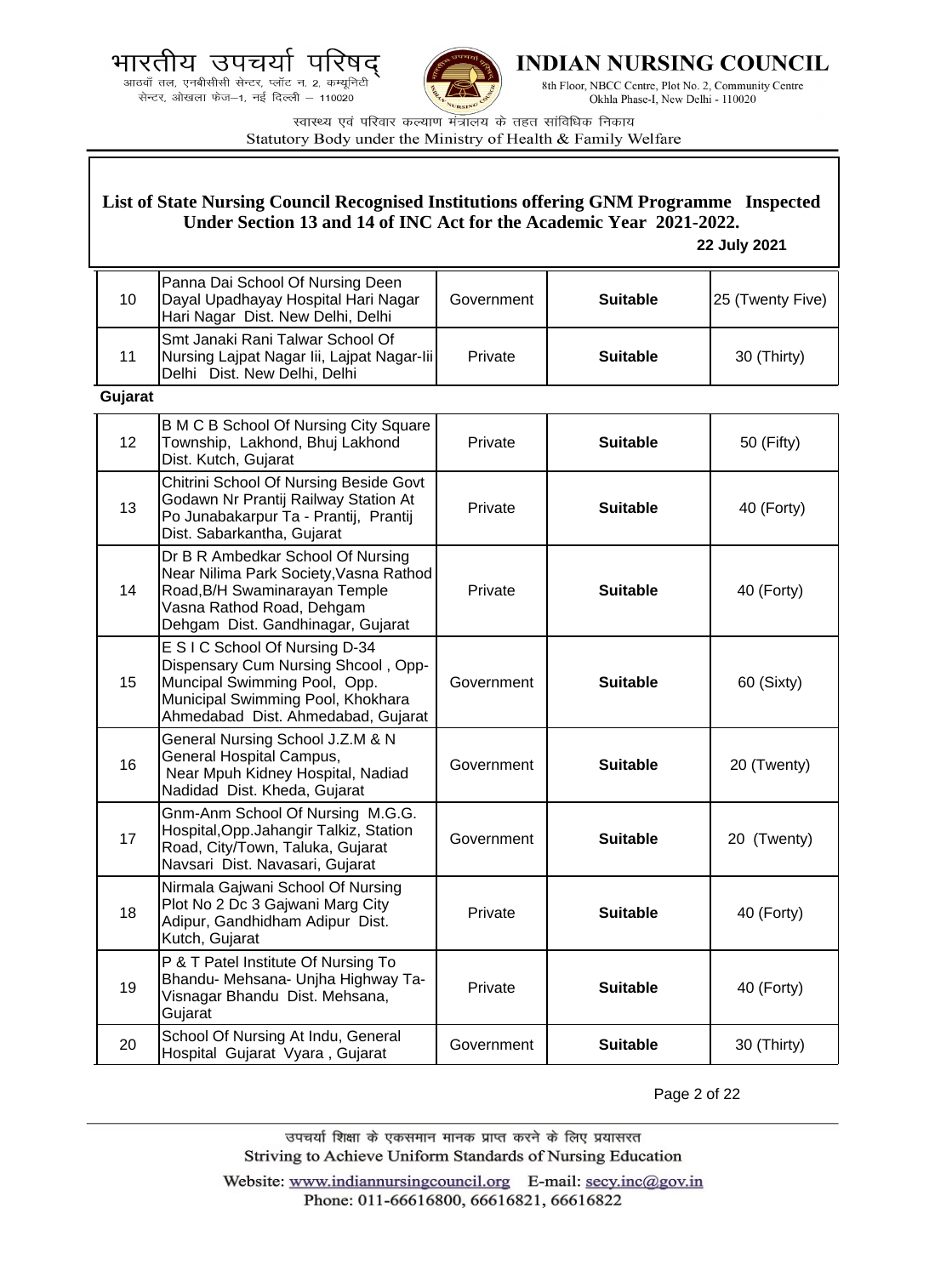.<br>आठवाँ तल, एनबीसीसी सेन्टर, प्लॉट न. 2, कम्यूनिटी सेन्टर, ओखला फेज-1, नई दिल्ली - 110020



**INDIAN NURSING COUNCIL** 

8th Floor, NBCC Centre, Plot No. 2, Community Centre Okhla Phase-I, New Delhi - 110020

स्वास्थ्य एवं परिवार कल्याण मंत्रालय के तहत सांविधिक निकाय Statutory Body under the Ministry of Health & Family Welfare

## **List of State Nursing Council Recognised Institutions offering GNM Programme Inspected Under Section 13 and 14 of INC Act for the Academic Year 2021-2022.**

#### **22 July 2021**

| 21 | School Of Nursing, General Hospital<br>Bharuch, Near Seva Sada, Station Road<br>Bharuch Dist. Bharuch, Gujarat                                                  | Government | <b>Suitable</b> | 20 (Twenty) |
|----|-----------------------------------------------------------------------------------------------------------------------------------------------------------------|------------|-----------------|-------------|
| 22 | Shagun Institute Of Nursing Banglavadi,<br>Khambhalia, Devbhumi Dwarka Dist.<br>Jamnagar, Gujarat                                                               | Private    | <b>Suitable</b> | 40 (Forty)  |
| 23 | Shree N L Amodra Institute Of Nursing<br>S.S.Sankul Gurukul Charadva,<br>Surendranagar Surendranagar,<br>Gujarat-363330 Charadva, Gujarat                       | Private    | <b>Suitable</b> | 20 (Twenty) |
| 24 | Sigma Institute Of Nursing, Bakrol, Ajwa<br>Nimeta Road, Opp Madhav Nagar Bus<br>Stand, Tal- Waghodia, Vadodara, Pin-<br>390019 Bakrol, Gujarat                 | Private    | <b>Suitable</b> | 40 (Forty)  |
| 25 | T & T. V. Institute Of Nursing,<br>Ashaktashram Complex Rampura<br>Rampura Surat Dist. Surat, Gujarat                                                           | Private    | <b>Suitable</b> | 40 (Forty)  |
| 26 | Victorya Jubilee Hospital Trust School<br>Of Nursing, Opp. Main Railway Station,<br>Railwaypura, Kalupur, Gujarat Kalupur<br>Ahmedabad Dist. Ahmedabad, Gujarat | Private    | <b>Suitable</b> | 30 (Thirty) |

#### **Haryana**

| 27 | Maharaja Agrasen Nursing College<br>Jhajjar Road Bahadurgarh Bahadurgarh<br>Dist. Jhajjar, Haryana                    | Private | <b>Suitable</b> | $50$ (Fifty) |
|----|-----------------------------------------------------------------------------------------------------------------------|---------|-----------------|--------------|
| 28 | Maharishi Markandeshwar School Of G<br>N M On Ambala To Jagadhari Road<br>Mullana -Ambala Haryana Mullana,<br>Harvana | Private | <b>Suitable</b> | 60 (Sixty)   |

### **Himachal Pradesh**

| 29 | Abhilashi College Of Nursing P.O. - Balt<br>Tehsil - Balh Nerchowk Dist. Mandi,<br><b>Himachal Pradesh</b>    | Private | <b>Suitable</b> | 30 (Thirty) |
|----|---------------------------------------------------------------------------------------------------------------|---------|-----------------|-------------|
| 30 | Bhojia Institute Of Nursing Baddi Tehsil<br>- Nalagarh Baddi Dist. Solan, Himachal<br>Pradesh                 | Private | <b>Suitable</b> | 40 (Forty)  |
| 31 | Gautam College Of Nursing Ward No-<br>10 Near Bus Stand Hamirpur Hamirpur<br>Dist. Hamirpur, Himachal Pradesh | Private | <b>Suitable</b> | 40 (Forty)  |

Page 3 of 22

उपचर्या शिक्षा के एकसमान मानक प्राप्त करने के लिए प्रयासरत Striving to Achieve Uniform Standards of Nursing Education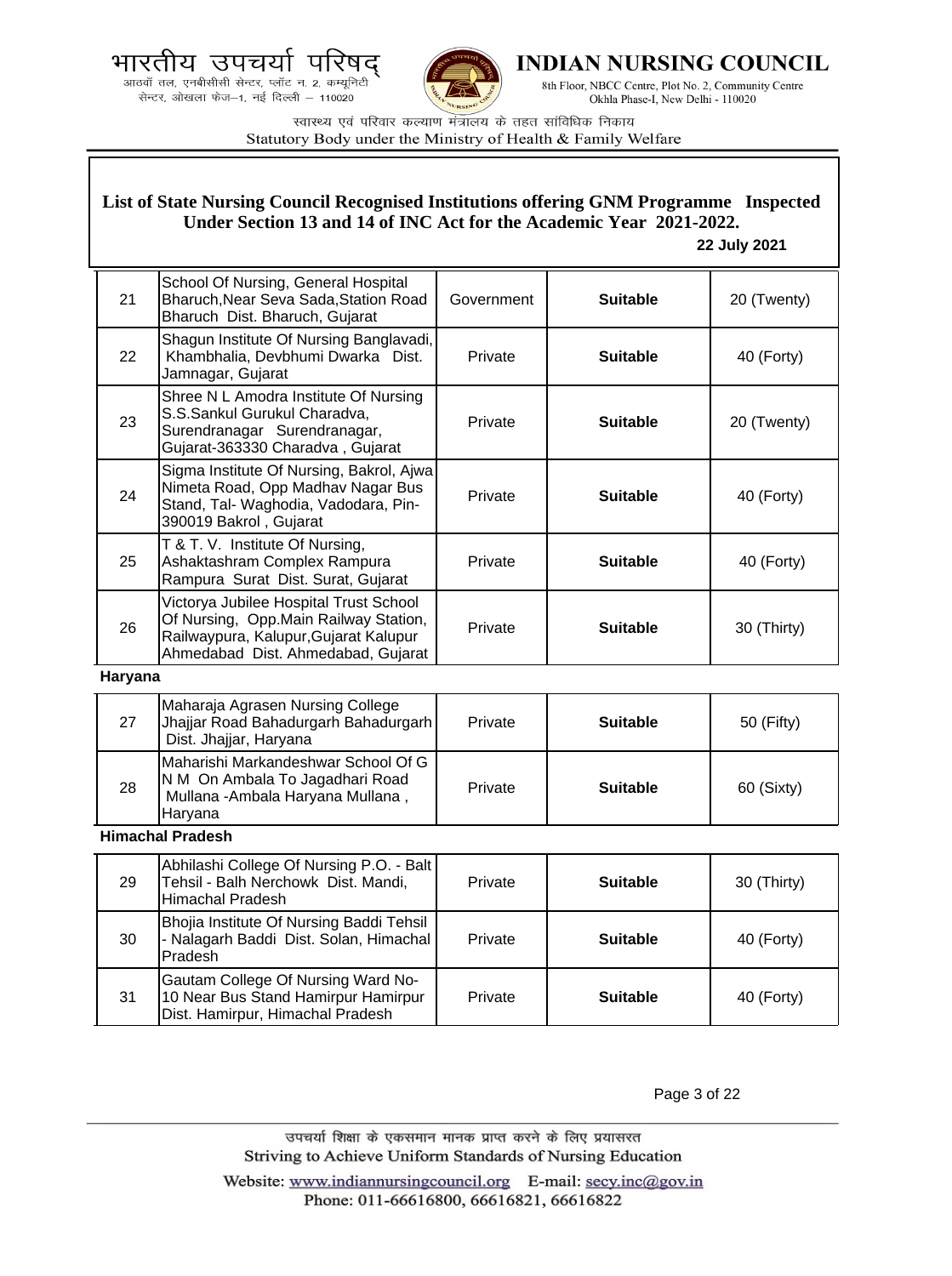



**INDIAN NURSING COUNCIL** 

8th Floor, NBCC Centre, Plot No. 2, Community Centre Okhla Phase-I, New Delhi - 110020

स्वास्थ्य एवं परिवार कल्याण मंत्रालय के तहत सांविधिक निकाय Statutory Body under the Ministry of Health & Family Welfare

## **List of State Nursing Council Recognised Institutions offering GNM Programme Inspected Under Section 13 and 14 of INC Act for the Academic Year 2021-2022.**

#### **22 July 2021**

| 32               | Himalayan School Of Nursing Sadhaura<br>Road Himachal Pradesh Kala Amb,<br><b>Himachal Pradesh</b>                                                                            | Private    | <b>Suitable</b> | 30 (Thirty) |
|------------------|-------------------------------------------------------------------------------------------------------------------------------------------------------------------------------|------------|-----------------|-------------|
| 33               | Lord Mahavira Paramedical Institute<br>Swarghat Road City - Nalagarh<br>Nalagarh Dist. Solan, Himachal<br>Pradesh                                                             | Private    | <b>Suitable</b> | 40 (Forty)  |
| 34               | Maharishi Markadeshwar College Of<br>Nursing Mm University Campus,<br>Kumarhatti- Solan, Hp-173229<br>Kumarhatti- Solan, Himachal Pradesh                                     | Private    | <b>Suitable</b> | 40 (Forty)  |
| 35               | School Of Nursing Chamunda Institute<br>Of Medical Sciences, Near Pollution<br>Control Board, Opposite Nature Park<br>Dhalpur Kullu Dist. Kullu, Himachal<br>Pradesh          | Private    | <b>Suitable</b> | 50 (Fifty)  |
| <b>Jharkhand</b> |                                                                                                                                                                               |            |                 |             |
| 36               | Amrita College Of Nursing P.O.-Irba,<br>P.S-Ormanjhi<br>Taluk - Irba Ranchi Dist. Ranchi,<br>Jharkhand                                                                        | Private    | <b>Suitable</b> | 30 (Thirty) |
| 37               | Dhanbad School Of Nursing Baramuri,<br>Bishunpur<br>Bishunpur Polytechnic Dist. Dhanbad,<br>Jharkhand                                                                         | Private    | <b>Suitable</b> | 40 (Forty)  |
| 38               | G.N.M. Training School Patliputra<br>Medical College And Hospital, P.O.-<br>Bccl Township, Saraidhela, P.S.-<br>Saraidhela Sadar Hospital Dhanbad<br>Dist. Dhanbad, Jharkhand | Government | <b>Suitable</b> | 40 (Forty)  |
| 39               | Hill View Nursing School Hill View<br>Road, Baratu Dist Ranchi- 834009,<br>Jharkhand Ranchi, Jharkhand                                                                        | Private    | <b>Suitable</b> | 40 (Forty)  |
| 40               | Karyanand Tiwary Nursing School<br>Shivaji Nagar, Dumardaga, Booty, Ranchi<br>Ranchi, Jharkhand                                                                               | Private    | <b>Suitable</b> | 30 (Thirty) |
| 41               | Shine-Abdur Razzaque Ansari Institute<br>Of Health Education & Research Centre<br>P.O.-Irba Po-Irba Ranchi Dist. Ranchi,<br>Jharkhand                                         | Private    | <b>Suitable</b> | 60 (Sixty)  |
| Karnataka        |                                                                                                                                                                               |            |                 |             |

Page 4 of 22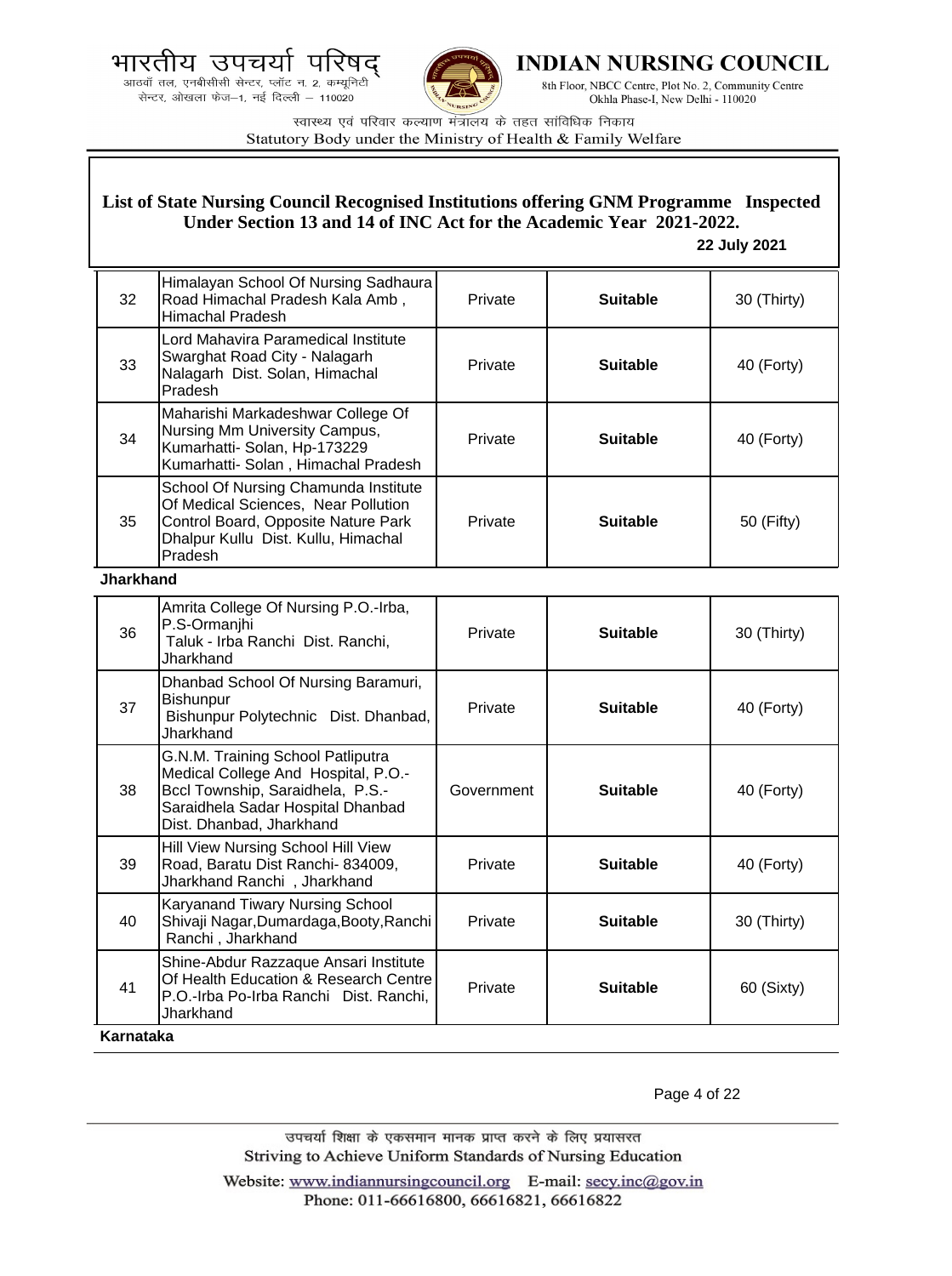भारतीय उपचर्या ਧ





INDIAN NURSING COUNCIL

8th Floor, NBCC Centre, Plot No. 2, Community Centre Okhla Phase-I, New Delhi - 110020

स्वास्थ्य एवं परिवार कल्याण मंत्रालय के तहत सांविधिक निकाय Statutory Body under the Ministry of Health & Family Welfare

#### 42 Brite School Of Nursing Sy No 69,Bwssb Colony,Pipeline Road,Chikkagollarahatti,Magadi Main Road,Vishwaneedam Post Chikkagollarahatti, Magadi Main Road Bangalore Dist. Bangalore, Karnataka Private **Suitable 60 (Sixty)** 43 C N K School Of Nursing, # 12, Cholanayakana Halli, R.T.Nagar, Bangalore-560032 Bengaluru , Karnataka Private **Suitable 40 (Forty)** 44 Dhanwantari School Of Nursing #41/3, Vinayak Nagar, Chikkabanavara Hessarghatta Rd, Chikbanavar Bangalore Dist. Bangalore, Karnataka Private **Suitable 60 (Sixty)** 45 Divine Institute Of Nursing Science 1- 1279/06/109 Near Ddpi Office, Mazjid-E-Almarif Road, Kalaburagi Vasanth Nagar, Gulbarga, Karnataka - 585103 Gulbarga , Karnataka Private **Suitable** | 30 (Thirty) 46 Florence School Of Nursing 509, 1 D Main 3rd Block Hrbr Layout, Kalyannagar, Bangalore , Karnataka Private **Suitable 60 (Sixty)** 47 Goutham Institute Of Nursing Science And Research Centre No.258, 5th Main Road, Manjunath Nagar, Ist Stage Rajajinagar Ist Stage, Rajajinagar Bangalore Dist. Bangalore, Karnataka Private | **Suitable** | 60 (Sixty) 48 Gouthami School Of Nursing #1457, Shankar Mutt Road, Mahalakshmi Puram Manjunathnagar Bangalore Dist. Bangalore, Karnataka Private **Suitable 40 (Forty)** 49 Harsha School Of Nursing No.193/4,Nh-4 ,Sondekoppa Circle, Nelamangala Nelamangala Nelamangala Dist. Bangalore, Karnataka Private **Suitable 40 (Forty)** 50 Ikon Nursing School, No.32, Bheemanahalli, B M Main Road Bangalore Rural District-562109 Bidadi , Karnataka Private **Suitable 60 (Sixty) List of State Nursing Council Recognised Institutions offering GNM Programme Inspected Under Section 13 and 14 of INC Act for the Academic Year 2021-2022. 22 July 2021**

Page 5 of 22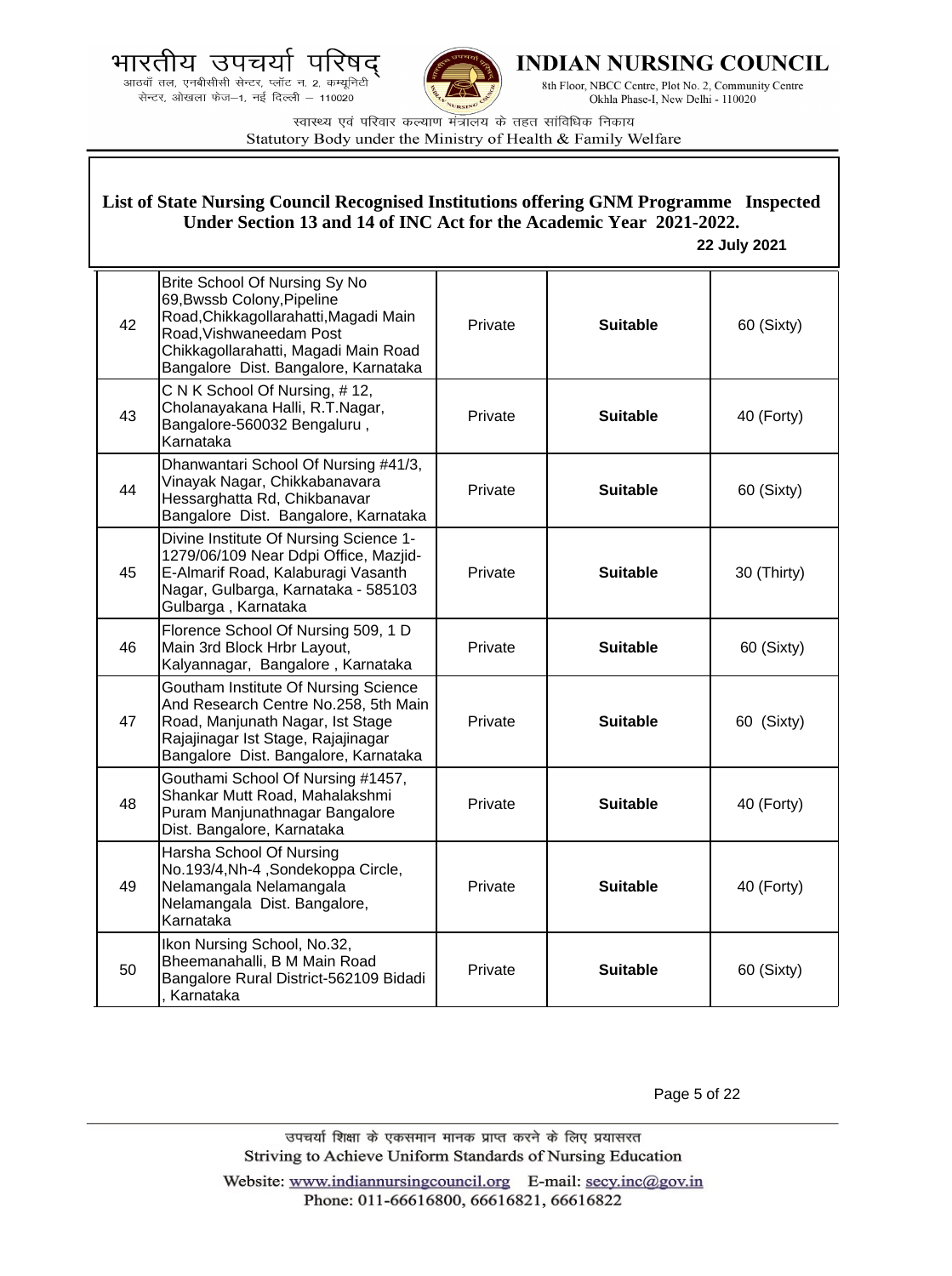.<br>आठवाँ तल, एनबीसीसी सेन्टर, प्लॉट न. 2, कम्यूनिटी<br>सेन्टर, ओखला फेज—1, नई दिल्ली — 110020



**INDIAN NURSING COUNCIL** 

8th Floor, NBCC Centre, Plot No. 2, Community Centre Okhla Phase-I, New Delhi - 110020

स्वास्थ्य एवं परिवार कल्याण मंत्रालय के तहत सांविधिक निकाय Statutory Body under the Ministry of Health & Family Welfare

| List of State Nursing Council Recognised Institutions offering GNM Programme Inspected<br>Under Section 13 and 14 of INC Act for the Academic Year 2021-2022.<br>22 July 2021 |                                                                                                                                                                                                            |         |                 |                      |
|-------------------------------------------------------------------------------------------------------------------------------------------------------------------------------|------------------------------------------------------------------------------------------------------------------------------------------------------------------------------------------------------------|---------|-----------------|----------------------|
| 51                                                                                                                                                                            | Indian Institute Of Nursing #50, Azeez<br>Manzil, Vijayanagar Colony,<br>Cantonment # 50, Azeez, Manzil<br>Vijayanagar Colony Bellary Dist.<br>Bellary, Karnataka                                          | Private | <b>Suitable</b> | 40 (Forty)           |
| 52                                                                                                                                                                            | Jahan Institute Of Nursing Sciences No<br>465/1 Marsur Post Anekal Taluk<br>Bangalore 562106 Bangalore,<br>Karnataka                                                                                       | Private | <b>Suitable</b> | 40 (Forty)           |
| 53                                                                                                                                                                            | Jupiter School Of Nursing, #225,<br>Behind Tata Motors, Arishinakunte, Off<br>Tumkur Road, Off Tumkur Road,<br>Nelamangala, Bangalore Dist.<br>Bangalore, Karnataka, Karnataka                             | Private | <b>Suitable</b> | 60 (Sixty)           |
| 54                                                                                                                                                                            | Laxmi Memorial College And Institute<br>Of Nursing A.J. Towers<br><b>Balmatta</b><br>Mangaluru Balmatta Mangaluru Dist.<br>Mangalore, Karnataka                                                            | Private | <b>Suitable</b> | 100 (One<br>Hundred) |
| 55                                                                                                                                                                            | M A J School Of Nursing No<br>41/3, Vinayak Nagar, Near Chikabanavar<br>Railway Station, Hessargatta<br>Road, Chikabanavar Chikbanavar<br>Bangalore Dist. Bangalore, Karnataka                             | Private | <b>Suitable</b> | 40 (Forty)           |
| 56                                                                                                                                                                            | Matru School Of Nursing No.4,<br>Srigandhada Kaval, P.W.D Deviation<br>Road, Hanumathanagar, Near<br>Sunkadakatte, Bangalore Hanumanth<br>Nagar, Near Sunkadakatte Bangalore<br>Dist. Bangalore, Karnataka | Private | <b>Suitable</b> | 30 (Thirty)          |
| 57                                                                                                                                                                            | Mithra School Of Nursing St. Mary's<br>Church Campus, Parimalanagar,<br>Dasanapura, Parimalanagar,<br>Dasanapura Post, Tumkur Road<br>Bengaluru Dist. Bangalore, Karnataka                                 | Private | <b>Suitable</b> | 40 (Forty)           |
| 58                                                                                                                                                                            | National School Of Nursing,<br>Yeshwanthapura Hobli, Hegganahalli<br>Cross, Sunkadakatte Vishwaneedam<br>Post Magadi Road, Bangalore<br>Sunkadakatte, Vishwaneedam Post,<br>Bangalore Bangalore, Karnataka | Private | <b>Suitable</b> | 40 (Forty)           |

Page 6 of 22

उपचर्या शिक्षा के एकसमान मानक प्राप्त करने के लिए प्रयासरत Striving to Achieve Uniform Standards of Nursing Education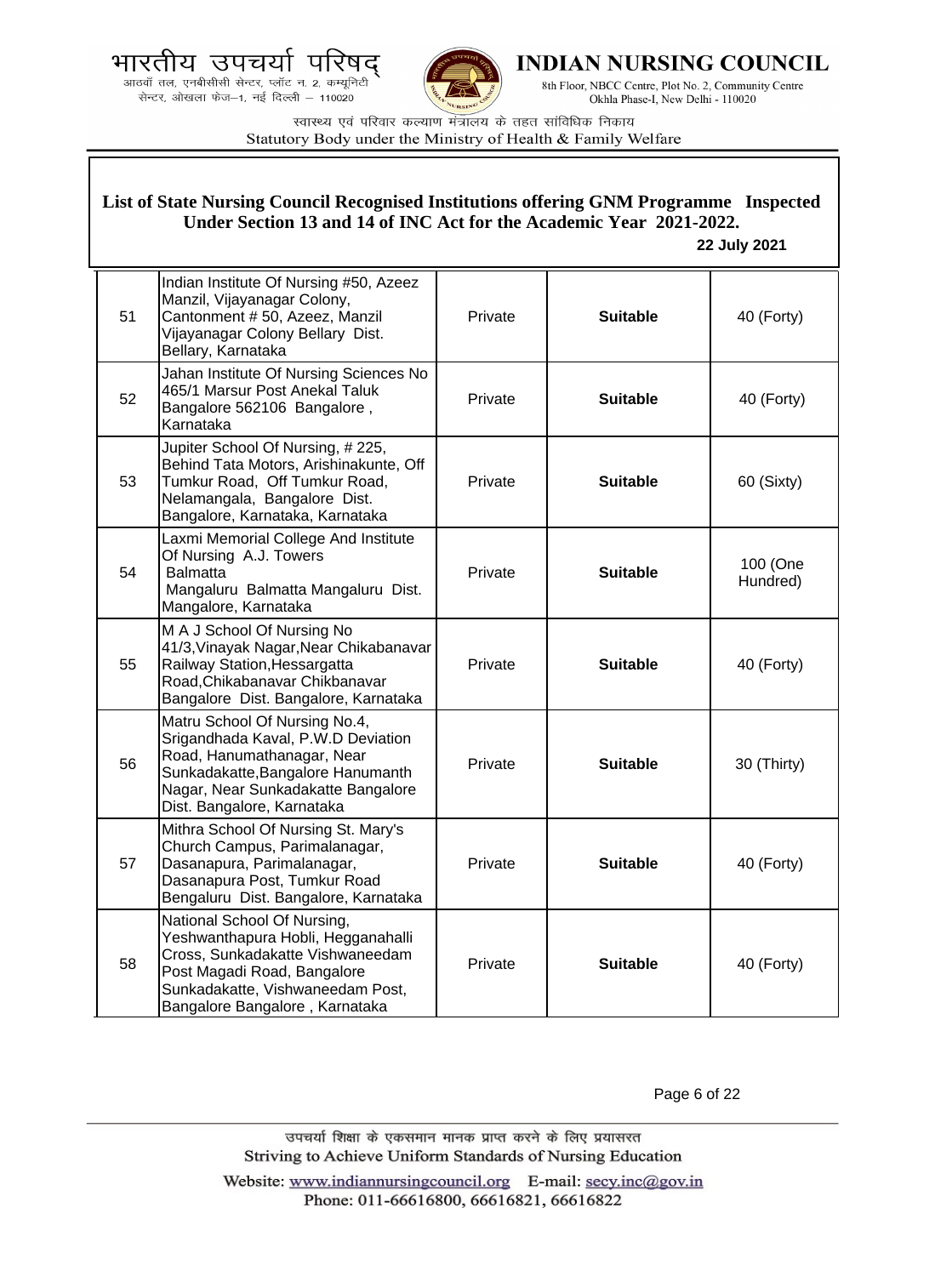.<br>आठवाँ तल, एनबीसीसी सेन्टर, प्लॉट न. 2, कम्यूनिटी<br>सेन्टर, ओखला फेज—1, नई दिल्ली — 110020



**INDIAN NURSING COUNCIL** 

8th Floor, NBCC Centre, Plot No. 2, Community Centre Okhla Phase-I, New Delhi - 110020

स्वास्थ्य एवं परिवार कल्याण मंत्रालय के तहत सांविधिक निकाय Statutory Body under the Ministry of Health & Family Welfare

| List of State Nursing Council Recognised Institutions offering GNM Programme Inspected<br>Under Section 13 and 14 of INC Act for the Academic Year 2021-2022.<br>22 July 2021 |                                                                                                                                                                                            |         |                 |                  |
|-------------------------------------------------------------------------------------------------------------------------------------------------------------------------------|--------------------------------------------------------------------------------------------------------------------------------------------------------------------------------------------|---------|-----------------|------------------|
| 59                                                                                                                                                                            | Navaneetham School Of Nursing<br>#132/1, 5th Cross, P&T Layout,<br>Horamavu Banaswadi Horamavu Dist.<br>Bangalore, Karnataka                                                               | Private | <b>Suitable</b> | 40 (Forty)       |
| 60                                                                                                                                                                            | New Sarvodaya School Of Nursing #<br>11/2, Beside Raheja Park Apartment,<br>Magadi Main Road, Agrahara<br>Dasarahalli Agrahara Dasarahalli Dist.<br>Bangalore, Karnataka                   | Private | <b>Suitable</b> | 60 (Sixty)       |
| 61                                                                                                                                                                            | New Shushruti School Of Nursing No-<br>68, Shushruti Nagar, Andhrahalli Main<br>Road, Peenya 2nd Stage Bangalore,<br>Karnataka                                                             | Private | <b>Suitable</b> | 35 (Thirty Five) |
| 62                                                                                                                                                                            | Nisarga School Of Nursing, #18, Kiadb,<br>B. Kathihally Industrial Area, Hassan<br>Hassan Dist. Hassan, Karnataka                                                                          | Private | <b>Suitable</b> | 60 (Sixty)       |
| 63                                                                                                                                                                            | Padmashree School Of Nursing #149<br>Padmashree Campus, Kommaghatta<br>Sulikere Kengeri Bangalore<br>Kommagatta, Kangeri Bangalore Dist.<br>Bangalore, Karnataka                           | Private | <b>Suitable</b> | 60 (Sixty)       |
| 64                                                                                                                                                                            | Royal School Of Nursing Survey No.1/2<br>Mallapura Village, Kasaba Hobli<br>Nelamangala Taluk, Bangalore H G<br>Halli Post, Nelamangala Taluk<br>Nelamangala Dist. Bangalore,<br>Karnataka | Private | <b>Suitable</b> | 60 (Sixty)       |
| 65                                                                                                                                                                            | Shrinidhi Institute Of Nursing 93/2,<br>Hommadevanahalli, Begur Hobali<br>Bangalore South Bangalore Dist.<br>Bangalore, Karnataka                                                          | Private | <b>Suitable</b> | 50 (Fifty)       |
| 66                                                                                                                                                                            | Sri Vishnu School Of Nursing # 538<br>M.S. Ramaiah Enclave Nagasandra<br>Post, Tumkur Road Nagasandra Post,<br>Bangalore - 560073 Bangalore,<br>Karnataka                                  | Private | <b>Suitable</b> | 40 (Forty)       |
| 67                                                                                                                                                                            | St Joseph School Of Nursing No 56,<br>Uttarahalli Main Road Bangalore Dist.<br>Bangalore, Karnataka                                                                                        | Private | <b>Suitable</b> | 60 (Sixty)       |
| 68                                                                                                                                                                            | Swetha School Of Nursing No.61, Near<br>Janapriya Township, Kadabagere,<br>Magadi Road Magadi Main Road<br>Bangalore Dist. Bangalore, Karnataka                                            | Private | <b>Suitable</b> | 40 (Forty)       |

Page 7 of 22

उपचर्या शिक्षा के एकसमान मानक प्राप्त करने के लिए प्रयासरत Striving to Achieve Uniform Standards of Nursing Education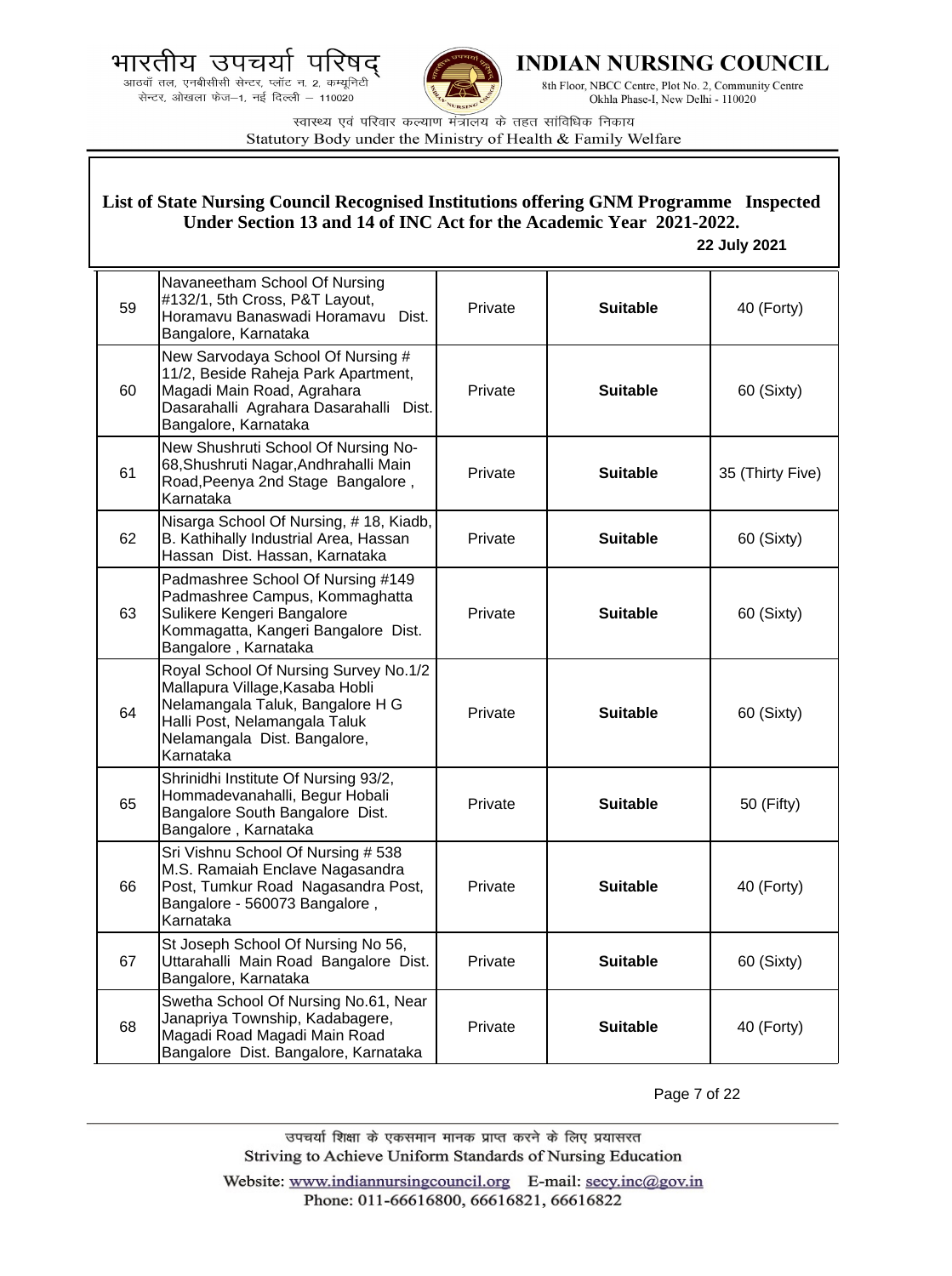आठवाँ तल, एनबीसीसी सेन्टर, प्लॉट न. 2, कम्यूनिटी सेन्टर, ओखला फेज-1, नई दिल्ली - 110020



**INDIAN NURSING COUNCIL** 

8th Floor, NBCC Centre, Plot No. 2, Community Centre Okhla Phase-I, New Delhi - 110020

स्वास्थ्य एवं परिवार कल्याण मंत्रालय के तहत सांविधिक निकाय Statutory Body under the Ministry of Health & Family Welfare

### **List of State Nursing Council Recognised Institutions offering GNM Programme Inspected Under Section 13 and 14 of INC Act for the Academic Year 2021-2022.**

 **22 July 2021**

| 69 | Vanshika College Of Nursing<br>No.367/508,3rd Main,<br>Thirumenahalli, Agrahara<br>Badavane, Jakkur Post, Yelahanka<br>Hobli, Bangalore Bangalore,<br>Karnataka | Private | <b>Suitable</b> | 40 (Forty) |
|----|-----------------------------------------------------------------------------------------------------------------------------------------------------------------|---------|-----------------|------------|
|    |                                                                                                                                                                 |         |                 |            |

**Kerala**

| 70 | Amala Cancer Hospital And Research<br>Centre Amalanagar Thrissur Dist.<br>Thrissur, Kerala                                                                                              | Private    | <b>Suitable</b> | 40 (Forty)       |
|----|-----------------------------------------------------------------------------------------------------------------------------------------------------------------------------------------|------------|-----------------|------------------|
| 71 | <b>Assumption School Of Nursing</b><br><b>Assumption School Of Nursing</b><br>Assumption Hospital Kanhirapuzha<br>Palakkad Pin 678591 Palakkad, Kerala<br>- 678591 Kanhirapuzha, Kerala | Private    | <b>Suitable</b> | 20 (Twenty)      |
| 72 | Assumption School Of Nursing Sulthan<br>Bathery P.O, Wayanad Dt. Kerala<br>,673592 Wayanad District-673592,<br>Kerala Sulthan Bathery, Kerala                                           | Private    | <b>Suitable</b> | 40 (Forty)       |
| 73 | B K J M School Of Nursing, Josgiri<br>Hospital, Thalassery-670101, Kerala<br>Thalassery, Kerala                                                                                         | Private    | <b>Suitable</b> | 25 (Twenty Five) |
| 74 | Baby Memorial College Of Nursing<br>Baby Memorial Hospital Green View<br>Villa Colony Road, Kuthiravattom Po<br>Indira Gandhi Road Kozhikode Dist.<br>Kozhikode, Kerala                 | Private    | <b>Suitable</b> | 60 (Sixty)       |
| 75 | <b>Bishop Vayalil Medical Centre School</b><br>Of Nursing, Moolamattom Po Idukki-<br>685589, Kerala Moolamattom, Kerala                                                                 | Private    | <b>Suitable</b> | 30 (Thirty)      |
| 76 | Cochin Port Trust Hospital, School Of<br>Nursing W- Island Cochin Dist.<br>Cochin, Kerala                                                                                               | Government | <b>Suitable</b> | 20 (Twenty)      |
| 77 | College Of Nursing, E M S Memorial<br>Co-Operative Hosp & Panambi<br>Perinthalmanna, Perinthalmanna,<br>Kerala                                                                          | Private    | <b>Suitable</b> | 60 (Sixty)       |
| 78 | College Of Nursing, Nirmala Medical<br>Centre, Muvattupuzha Muvattupuzha,<br>Kerala Ernakulum Distt-686661, Kerala<br>Muvattupuzha, Kerala                                              | Private    | <b>Suitable</b> | 30 (Thirty)      |

Page 8 of 22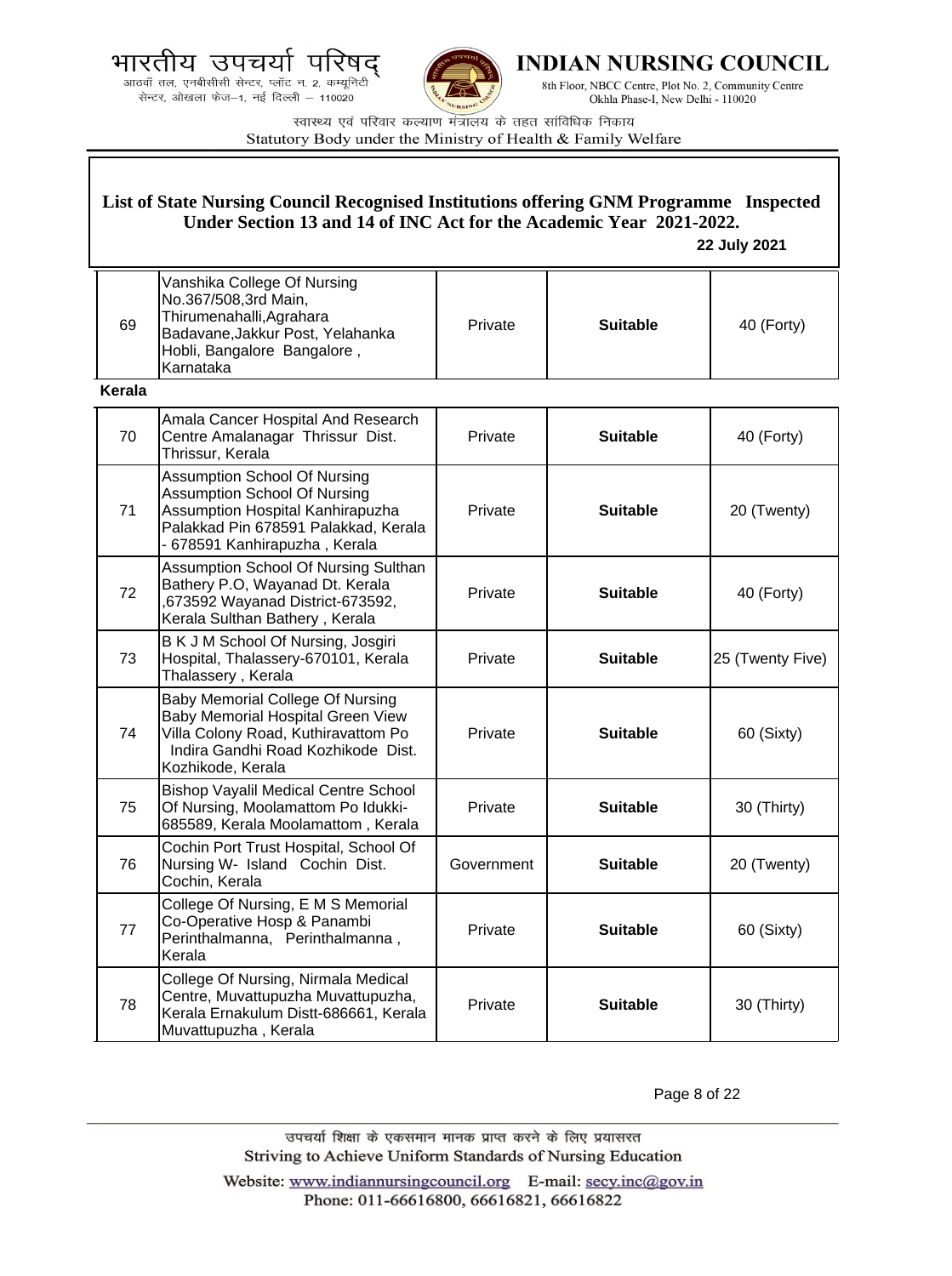.<br>आठवाँ तल, एनबीसीसी सेन्टर, प्लॉट न. 2, कम्यूनिटी<br>सेन्टर, ओखला फेज—1, नई दिल्ली — 110020



**INDIAN NURSING COUNCIL** 

8th Floor, NBCC Centre, Plot No. 2, Community Centre Okhla Phase-I, New Delhi - 110020

स्वास्थ्य एवं परिवार कल्याण मंत्रालय के तहत सांविधिक निकाय Statutory Body under the Ministry of Health & Family Welfare

| List of State Nursing Council Recognised Institutions offering GNM Programme Inspected<br>Under Section 13 and 14 of INC Act for the Academic Year 2021-2022.<br>22 July 2021 |                                                                                                                                                                    |            |                 |                  |
|-------------------------------------------------------------------------------------------------------------------------------------------------------------------------------|--------------------------------------------------------------------------------------------------------------------------------------------------------------------|------------|-----------------|------------------|
| 79                                                                                                                                                                            | Deenabandhu School Of Nursing Esaf<br>Hospital And Research Hospital,<br>Thachampara Po P.O. - Thachampara<br>Dist. Palakkad, Kerala                               | Private    | <b>Suitable</b> | 30 (Thirty)      |
| 80                                                                                                                                                                            | Deva Matha Hospital, School Of<br>Nursing Kothathukulam Koothattukulam<br>P O Koothattukulam Dist. Ernakulam,<br>Kerala                                            | Private    | <b>Suitable</b> | 30 (Thirty)      |
| 81                                                                                                                                                                            | Government School Of Nursing General<br><b>Hospital Campus</b><br>Iron Bridge P.O Alappuzha Dist.<br>Alappuzha, Kerala                                             | Private    | <b>Suitable</b> | 25 (Twenty Five) |
| 82                                                                                                                                                                            | Govt School Of Nursing District Hospital<br>Kollam Dist. Kollam, Kerala                                                                                            | Government | <b>Suitable</b> | 25 (Twenty Five) |
| 83                                                                                                                                                                            | Govt School Of Nursing Ernakulam<br>Ernakulam Dist. Ernakulam, Kerala                                                                                              | Government | <b>Suitable</b> | 32 (Thirty Two)  |
| 84                                                                                                                                                                            | Govt School Of Nursing For Sc/ St<br>Sasthamcotta Asramam Dist. Kollam,<br>Kerala                                                                                  | Government | <b>Suitable</b> | 20 (Twenty)      |
| 85                                                                                                                                                                            | Govt School Of Nursing Pathanamthitta<br>Govt School Of Nursing<br>Elanthoor P O<br>Pathanamthitta 689643 Pathanamthitta<br>Elanthoor Dist. Pathanamthitta, Kerala | Government | <b>Suitable</b> | 20 (Twenty)      |
| 86                                                                                                                                                                            | Holy Family College Of Nursing<br>Muthalakodam P O P O Thodupuzha<br>Thodupuzha Dist. Idukki, Kerala                                                               | Private    | <b>Suitable</b> | 35 (Thirty Five) |
| 87                                                                                                                                                                            | Holy Ghost Mission Hospital School Of<br>Nursing Muttuchira P O Kaduthuruthy<br>Dist. Kottayam, Kerala                                                             | Private    | <b>Suitable</b> | 35 (Thirty Five) |
| 88                                                                                                                                                                            | Josco School Of Nursing Josco Hospital<br>(P) Ltd, Edappan Jun Pandalam<br>Irnaikudy Post Pandalam Dist.<br>Alappuzha, Kerala                                      | Private    | <b>Suitable</b> | 35 (Thirty Five) |
| 89                                                                                                                                                                            | Koyili College Of Nursing, Koyili<br>Hospital, Kannadiparamba Kannur<br>Dist. Cannanore, Kerala                                                                    | Private    | <b>Suitable</b> | 40 (Forty)       |
| 90                                                                                                                                                                            | Lisie Hospital, School Of Nursing<br>Cochin Ernakulam Dist. Ernakulam,<br>Kerala                                                                                   | Private    | <b>Suitable</b> | 30 (Thirty)      |

Page 9 of 22

उपचर्या शिक्षा के एकसमान मानक प्राप्त करने के लिए प्रयासरत Striving to Achieve Uniform Standards of Nursing Education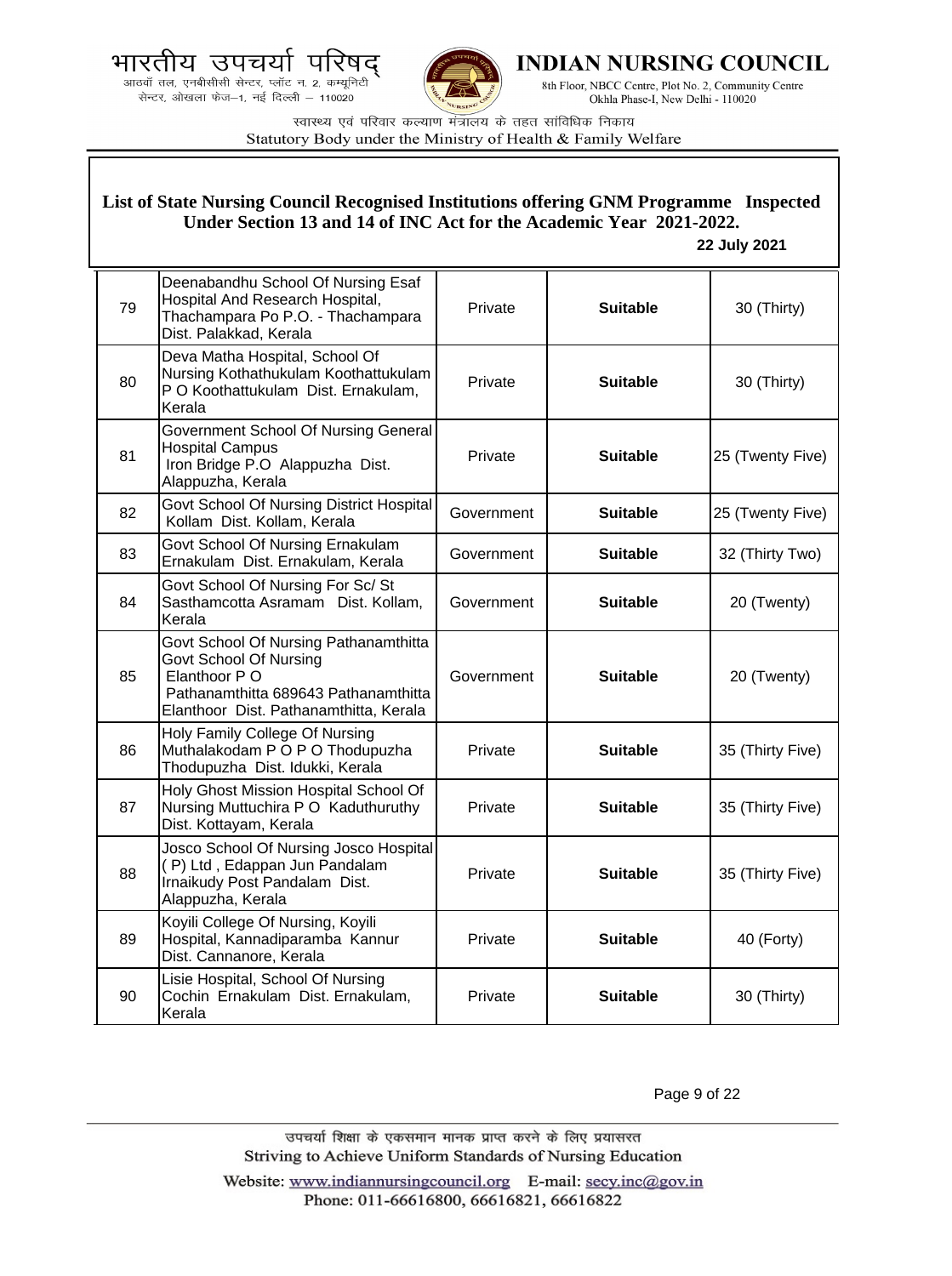



**INDIAN NURSING COUNCIL** 

8th Floor, NBCC Centre, Plot No. 2, Community Centre Okhla Phase-I, New Delhi - 110020

स्वास्थ्य एवं परिवार कल्याण मंत्रालय के तहत सांविधिक निकाय Statutory Body under the Ministry of Health & Family Welfare

### **List of State Nursing Council Recognised Institutions offering GNM Programme Inspected Under Section 13 and 14 of INC Act for the Academic Year 2021-2022.**

#### **22 July 2021**

| 91  | Little Flower College Of Nursing Little<br>Flower Hospital & Res Centre PO<br>Angamally Dist. Ernakulam, Kerala                                 | Private | <b>Suitable</b> | 50 (Fifty)       |  |
|-----|-------------------------------------------------------------------------------------------------------------------------------------------------|---------|-----------------|------------------|--|
| 92  | Mar Augustine Jubilee Mission Hospital<br>School Of Nursing Edappally<br>Ernakulam Dist. Ernakulam, Kerala                                      | Private | <b>Suitable</b> | 30 (Thirty)      |  |
| 93  | Mar Baselious Medical Mission Hospital<br>School Of Nursing Kothamangalam<br>Kothamangalam Dist. Ernakulam,<br>Kerala                           | Private | <b>Suitable</b> | 40 (Forty)       |  |
| 94  | Mary Katherine School Of Nursing Po -<br>Anthinad Pravithanam Pala Dist.<br>Kottayam, Kerala                                                    | Private | <b>Suitable</b> | 20 (Twenty)      |  |
| 95  | Sanjoe College Of Nursing Sanjoe<br>Dist. Ernakulam, Kerala<br>Hospital                                                                         | Private | <b>Suitable</b> | 25 (Twenty Five) |  |
| 96  | School Of Nursing Perpetual Succour<br>Mission Hospital Mardau Cochin Dist.<br>Ernakulum, Kerala                                                | Private | <b>Suitable</b> | 40 (Forty)       |  |
| 97  | School Of Nursing, Dhanlakshmi<br>Hospital, Kannur - 670 002, Kerala<br>Kannur, Kerala                                                          | Private | <b>Suitable</b> | 40 (Forty)       |  |
| 98  | School Of Nursing, Idukki District Co-<br>Operative Hospital No. 1. 177, P B No.<br>32, Thodupuzha, Idukki-685584, Kerala<br>Thodupuzha, Kerala | Private | <b>Suitable</b> | 20 (Twenty)      |  |
| 99  | School Of Nursing, Valluvanad Hospital,<br>P B No. 2, Kanniampuram, Ottapalam-<br>679104 Kanniyampuram, Kerala                                  | Private | <b>Suitable</b> | 25 (Twenty Five) |  |
| 100 | St Joseph's College Of Nursing Anchal<br>PO Anchal Dist. Kollam, Kerala                                                                         | Private | <b>Suitable</b> | 30 (Thirty)      |  |
| 101 | St Joseph's College Of Nursing<br>Dharmagiri Kothamangalam<br>Kothamgnalam Dist. Ernakulam, Kerala                                              | Private | <b>Suitable</b> | 40 (Forty)       |  |
| 102 | Vinayaka Hospital School Of Nursing,<br>Old Shafi Road, Sulthan Bathery,<br>Wayanad Sulthan Bathery, Kerala                                     | Private | <b>Suitable</b> | 50 (Fifty)       |  |
|     | <b>Madhya Pradesh</b>                                                                                                                           |         |                 |                  |  |

| 103 | Apex School Of Nursing Gwalior Road<br>Dist Bhind, Madhya Pradesh Gohad<br>Chouraha, Madhya Pradesh | Private | <b>Suitable</b> | 40 (Forty) |
|-----|-----------------------------------------------------------------------------------------------------|---------|-----------------|------------|
|-----|-----------------------------------------------------------------------------------------------------|---------|-----------------|------------|

Page 10 of 22

उपचर्या शिक्षा के एकसमान मानक प्राप्त करने के लिए प्रयासरत Striving to Achieve Uniform Standards of Nursing Education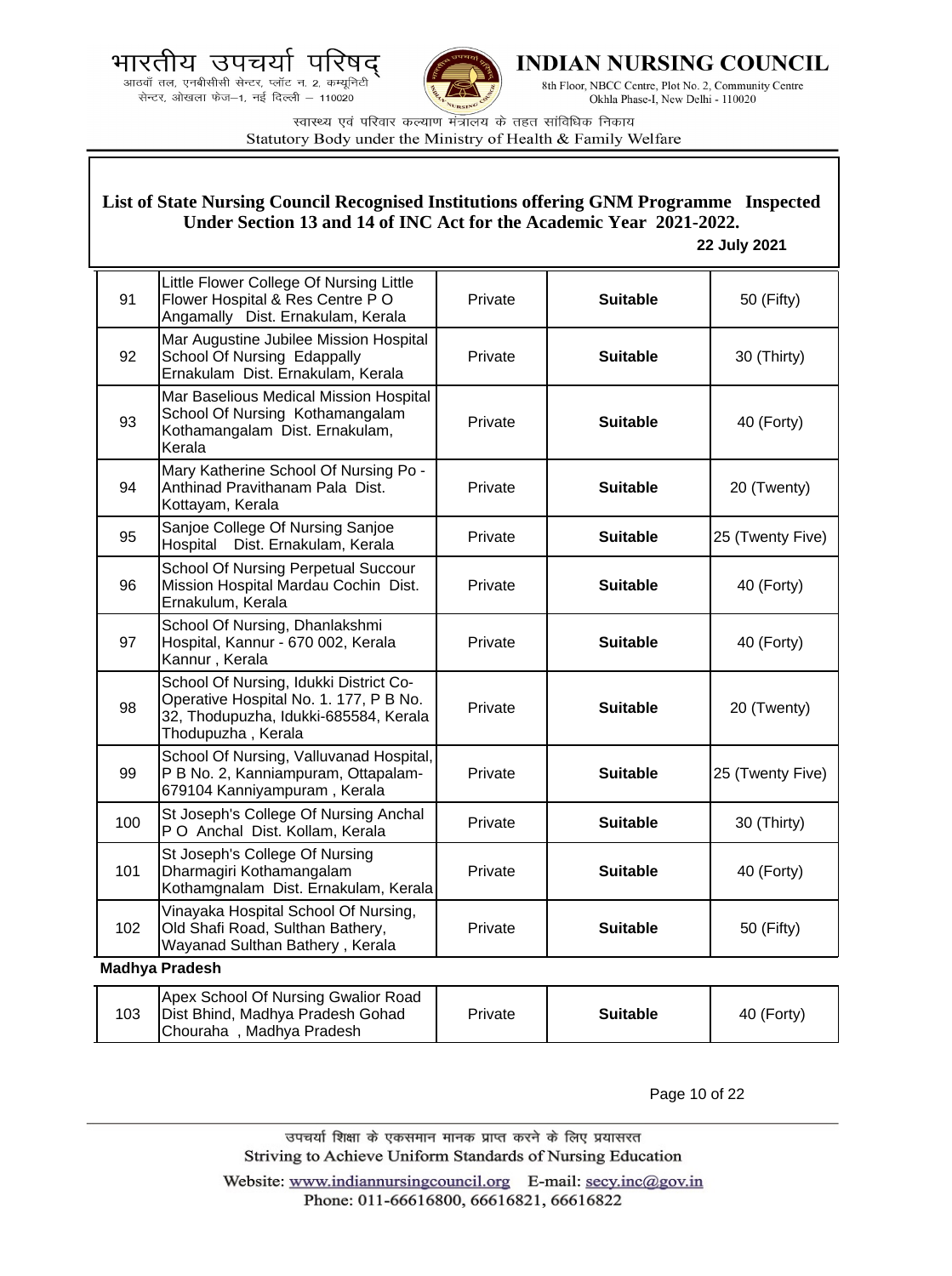



**INDIAN NURSING COUNCIL** 

8th Floor, NBCC Centre, Plot No. 2, Community Centre Okhla Phase-I, New Delhi - 110020

स्वास्थ्य एवं परिवार कल्याण मंत्रालय के तहत सांविधिक निकाय Statutory Body under the Ministry of Health & Family Welfare

| List of State Nursing Council Recognised Institutions offering GNM Programme Inspected<br>Under Section 13 and 14 of INC Act for the Academic Year 2021-2022.<br>22 July 2021 |                                                                                                                                                                                                           |         |                 |             |
|-------------------------------------------------------------------------------------------------------------------------------------------------------------------------------|-----------------------------------------------------------------------------------------------------------------------------------------------------------------------------------------------------------|---------|-----------------|-------------|
| 104                                                                                                                                                                           | B H R C School Of Nursing Indore<br>Institute Of Medical Sciences, Gf-22,<br>Sch. No. 54 Oppo. Meghdoot Garden<br>Opp Meghdoot Garden Indore Dist.<br>Indore, Madhya Pradesh                              | Private | <b>Suitable</b> | 50 (Fifty)  |
| 105                                                                                                                                                                           | Charak Institute Of Nursing College<br>Post Tighra Madhya Pradesh Gwalior<br>Dist. Gwalior, Madhya Pradesh                                                                                                | Private | <b>Suitable</b> | 40 (Forty)  |
| 106                                                                                                                                                                           | Dr.S.P.Singh Institute Of Nursing<br>Bhopal Plot No 45/45 A, Samanvay<br>Colony Khajuri Kala, B H E L Khajuri<br>Kala, B H E L Bhopal Dist. Bhopal,<br>Madhya Pradesh                                     | Private | <b>Suitable</b> | 60 (Sixty)  |
| 107                                                                                                                                                                           | Florance Nightingale School Of Nursing<br>C21, Mahananda Nagar Sector 'C'<br>Ujjain, Madhya Pradesh - 456010 Ujjain<br>, Madhya Pradesh                                                                   | Private | <b>Suitable</b> | 40 (Forty)  |
| 108                                                                                                                                                                           | Institute Of Nursing Science Studies<br>And Research Opp. Sithouli Railway<br>Station Nh-75 Jhansi Road Opposite<br>Sithouli Railway Station, Sithouli<br>Madhya Pradesh Dist. Gwalior,<br>Madhya Pradesh | Private | <b>Suitable</b> | 60 (Sixty)  |
| 109                                                                                                                                                                           | Mother Teresa School Of Nursing Ps-<br>Ns 69 Thana Kesla, Po- Itarsi Teh-<br>Itarsi Dist. Hoshangabad, Madhya<br>Pradesh                                                                                  | Private | <b>Suitable</b> | 30 (Thirty) |
| 110                                                                                                                                                                           | N S Memorial School Of Nursing<br>Chirgaon Road Bhander Bhander,<br>Bhander Dist. Datia, Madhya Pradesh                                                                                                   | Private | <b>Suitable</b> | 40 (Forty)  |
| 111                                                                                                                                                                           | N S School Of Nursing Koteshwar<br>Colony Gwalior- 474003, Madhya<br>Pradesh Gwalior, Madhya Pradesh                                                                                                      | Private | <b>Suitable</b> | 20 (Twenty) |
| 112                                                                                                                                                                           | Omkar College Of Nursing Kalamkar<br>Colony, B.G. Byepass Road Guna<br>Dist. Guna, Madhya Pradesh                                                                                                         | Private | <b>Suitable</b> | 40 (Forty)  |
| 113                                                                                                                                                                           | R. D. M. Nursing College Birsinghpur<br>Pali, Dist. Umaria, Madhya Pradesh<br>Birsinghpur Pali, Umaria, Madhya<br>Pradesh                                                                                 | Private | <b>Suitable</b> | 40 (Forty)  |

Page 11 of 22

उपचर्या शिक्षा के एकसमान मानक प्राप्त करने के लिए प्रयासरत Striving to Achieve Uniform Standards of Nursing Education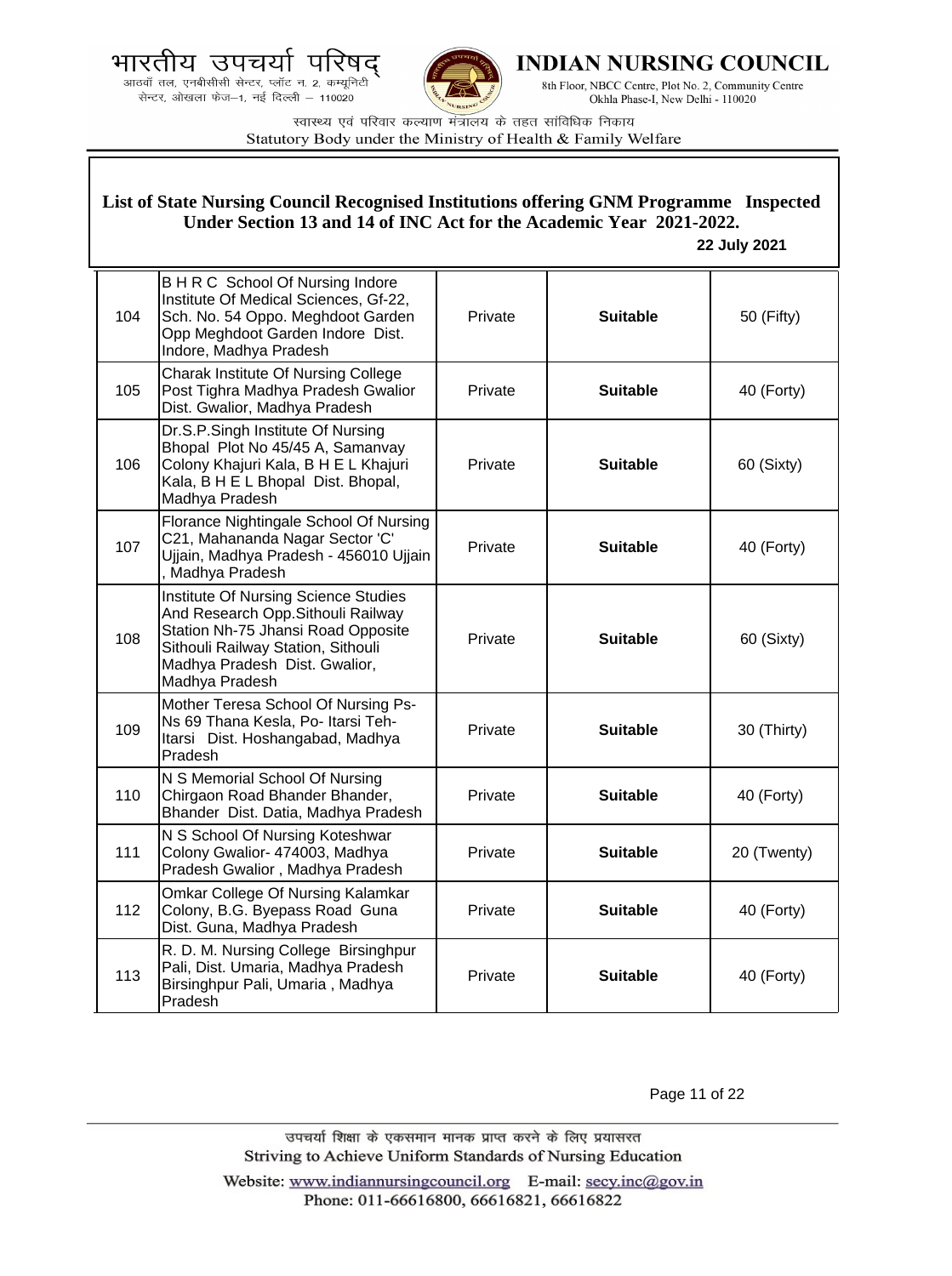

Ambedkar Chowk Amravati Dist.

Amravati, Maharashtra



**INDIAN NURSING COUNCIL** 

8th Floor, NBCC Centre, Plot No. 2, Community Centre Okhla Phase-I, New Delhi - 110020

स्वास्थ्य एवं परिवार कल्याण मंत्रालय के तहत सांविधिक निकाय Statutory Body under the Ministry of Health & Family Welfare

|                    | List of State Nursing Council Recognised Institutions offering GNM Programme Inspected<br>Under Section 13 and 14 of INC Act for the Academic Year 2021-2022.<br>22 July 2021                                                  |            |                 |             |  |
|--------------------|--------------------------------------------------------------------------------------------------------------------------------------------------------------------------------------------------------------------------------|------------|-----------------|-------------|--|
| 114                | S P S Academy College Of Nursing<br>Fatehpur Road, Shivpuri Shivpuri<br>Shivpuri Dist. Shivpuri, Madhya<br>Pradesh                                                                                                             | Private    | <b>Suitable</b> | 40 (Forty)  |  |
| 115                | Sailana College Of Nursing Sailana<br>Banswara Road Tehsil - Sailana<br>Sailana Dist. Ratlam, Madhya Pradesh                                                                                                                   | Private    | <b>Suitable</b> | 40 (Forty)  |  |
| 116                | Sam College Of Nursing Post- Kolua,<br>Raisen Road Bhopal Dist. Bhopal,<br>Madhya Pradesh                                                                                                                                      | Private    | <b>Suitable</b> | 40 (Forty)  |  |
| 117                | Shri Banke Bihari Nursing College<br>Morena Sikarpur Morena Morena,<br>Madhya Pradesh                                                                                                                                          | Private    | <b>Suitable</b> | 50 (Fifty)  |  |
| 118                | Shrinath College Of Nursing Umrali-<br>Behadwa Road<br>Itake Dhabe Ke Pass Alirajpur Dist.<br>Alirajpur, Madhya Pradesh                                                                                                        | Private    | <b>Suitable</b> | 40 (Forty)  |  |
| 119                | Sri Aurobindo Institute Of Medical<br>Sciences College Of Nursing Indore-<br>Ujjain State Highway, Near Mr-10,<br>Crossing, Sanwer Road Bhanwrasla,<br>Near Mr-10, Crossing Sanwer Road<br>Indore Dist. Indore, Madhya Pradesh | Private    | <b>Suitable</b> | 50 (Fifty)  |  |
| 120                | St Joseph's School Of Nursing Housing<br>Board Road Hoshangabad Dist.<br>Hoshangabad, Madhya Pradesh                                                                                                                           | Private    | <b>Suitable</b> | 50 (Fifty)  |  |
| 121                | Vaishnav Mata Mahavidhyalaya<br>Nursing Near Menka Talkies Old Power<br>House Chowk Civil Line Road Trivedi<br>Complex Panna Dist. Panna, Madhya<br>Pradesh                                                                    | Private    | <b>Suitable</b> | 40 (Forty)  |  |
| 122                | Vindhya College Of Nursing Panna<br>Road, Sherganj, Umari Satna Dist.<br>Satna, Madhya Pradesh, Madhya<br>Pradesh                                                                                                              | Private    | <b>Suitable</b> | 50 (Fifty)  |  |
| <b>Maharashtra</b> |                                                                                                                                                                                                                                |            |                 |             |  |
| 123                | Amravati General Hospital In Front Of<br>General Hospital, Irwin Chowk<br>Imbodkar Chowk Amrovati Diet                                                                                                                         | Government | <b>Suitable</b> | 20 (Twenty) |  |

Page 12 of 22

उपचर्या शिक्षा के एकसमान मानक प्राप्त करने के लिए प्रयासरत Striving to Achieve Uniform Standards of Nursing Education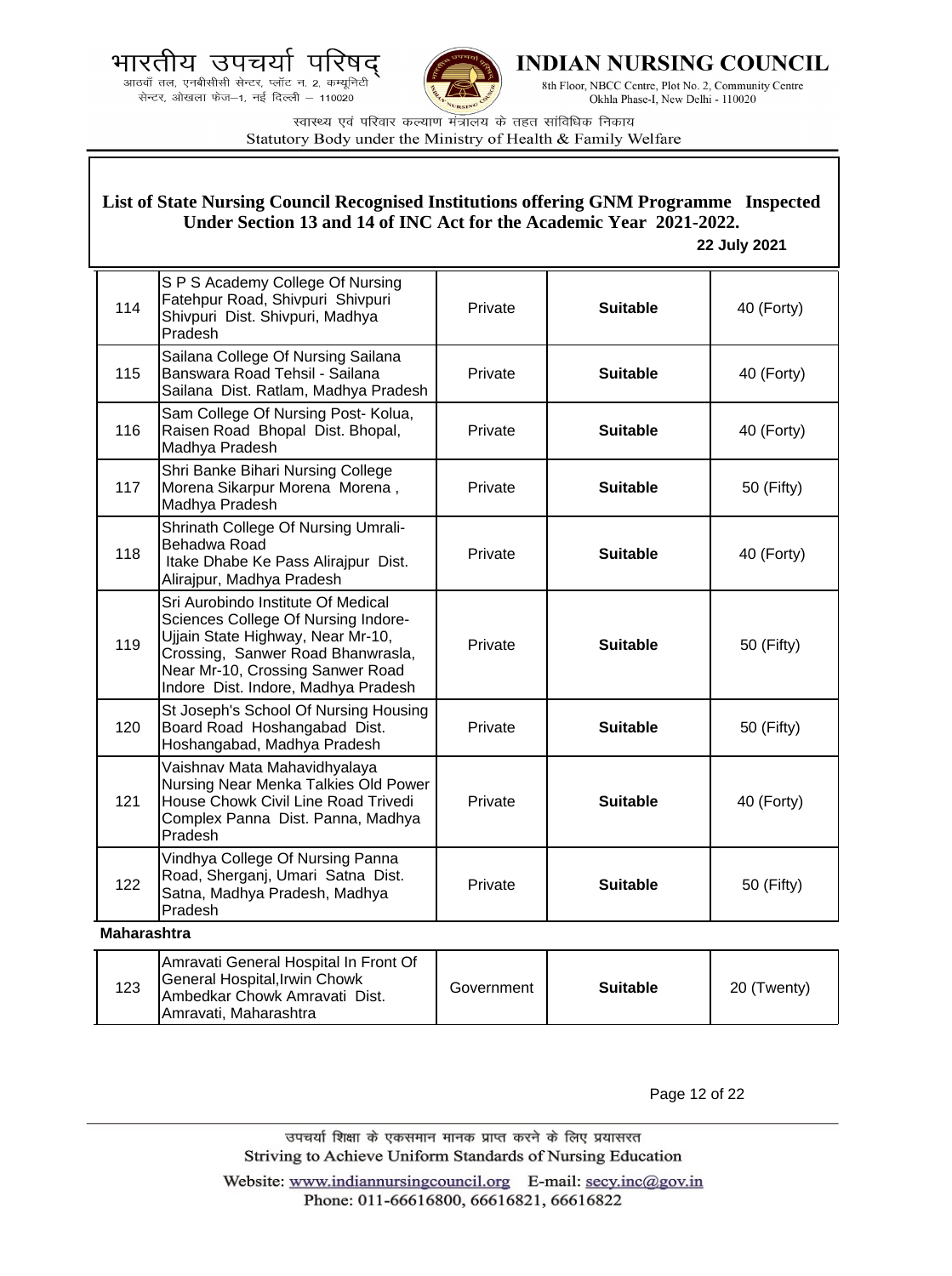



**INDIAN NURSING COUNCIL** 

8th Floor, NBCC Centre, Plot No. 2, Community Centre Okhla Phase-I, New Delhi - 110020

स्वास्थ्य एवं परिवार कल्याण मंत्रालय के तहत सांविधिक निकाय Statutory Body under the Ministry of Health & Family Welfare

|     | List of State Nursing Council Recognised Institutions offering GNM Programme Inspected<br>Under Section 13 and 14 of INC Act for the Academic Year 2021-2022.<br>22 July 2021                                           |            |                 |                  |  |
|-----|-------------------------------------------------------------------------------------------------------------------------------------------------------------------------------------------------------------------------|------------|-----------------|------------------|--|
| 124 | Anand Rishiji Institute Of Nursing, Plot<br>No 124 Anandrishiji Marg Anand Rishiji<br>Marg Ahmednagar Dist. Ahmednagar,<br>Maharashtra                                                                                  | Private    | <b>Suitable</b> | 40 (Forty)       |  |
| 125 | Ashwini Institute Of Nursing Survey No-<br>10/2, Mangal Complex, Asara Chowk,<br>Hotgi Road Plot No.180, North Sadar<br>Bazar Solapur Dist. Solapur,<br>Maharashtra                                                     | Private    | <b>Suitable</b> | 30 (Thirty)      |  |
| 126 | Cardinal Gracias Memorial Hospital<br>Uday Ger School Of Nursing Bangli<br>Sandor, Palghar Sandor, P.O. Vasai<br>Vasai West Dist. Thane, Maharashtra                                                                    | Private    | <b>Suitable</b> | 25 (Twenty Five) |  |
| 127 | Dr Panjabrao Deshmukh Nursing<br>Institute Shivaji Nagar Amravati Dist.<br>Amravati, Maharashtra                                                                                                                        | Private    | <b>Suitable</b> | 30 (Thirty)      |  |
| 128 | Evangeline Booth Hospital The<br>Salvation Army Ahmednagar Dist.<br>Ahmednagar, Maharashtra                                                                                                                             | Private    | <b>Suitable</b> | 20 (Twenty)      |  |
| 129 | K.J.Somaiya School And College Of<br>Nursing 4th Floor, K.J.Somaiya Hospital<br>Complex, Near Everard Nagar, Near<br>Eastern Express Highway, Sion Eastern<br>Express Highway, Sion Mumbai Dist.<br>Mumbai, Maharashtra | Private    | <b>Suitable</b> | 40 (Forty)       |  |
| 130 | Mahatma Gandhi Memorial Hospital<br>Dr.S.S.Rao Road, Parel Dr. S S Rao<br>Road Mumbai Dist. Mumbai,<br>Maharashtra                                                                                                      | Government | <b>Suitable</b> | 40 (Forty)       |  |
| 131 | Mure Memorial Hospital School Of<br>Nursing Amravati Road, Sitabuldi<br>Sitabuldi Nagpur Dist. Nagpur,<br>Maharashtra                                                                                                   | Private    | <b>Suitable</b> | 30 (Thirty)      |  |
| 132 | Om Nursing School Housing Colony<br>Nagar Road Bhanora Road, Tq & Distt -<br>Beed, Maharashtra-431122 Beed,<br>Maharashtra                                                                                              | Private    | <b>Suitable</b> | 20 (Twenty)      |  |
| 133 | Padmashree Dr. D Y Patil Inst Of<br>Nursing Education Sant Tukaram<br>Nagar, Pimpri Pimpri Pune Dist. Pune,<br>Maharashtra                                                                                              | Private    | <b>Suitable</b> | 30 (Thirty)      |  |

Page 13 of 22

उपचर्या शिक्षा के एकसमान मानक प्राप्त करने के लिए प्रयासरत Striving to Achieve Uniform Standards of Nursing Education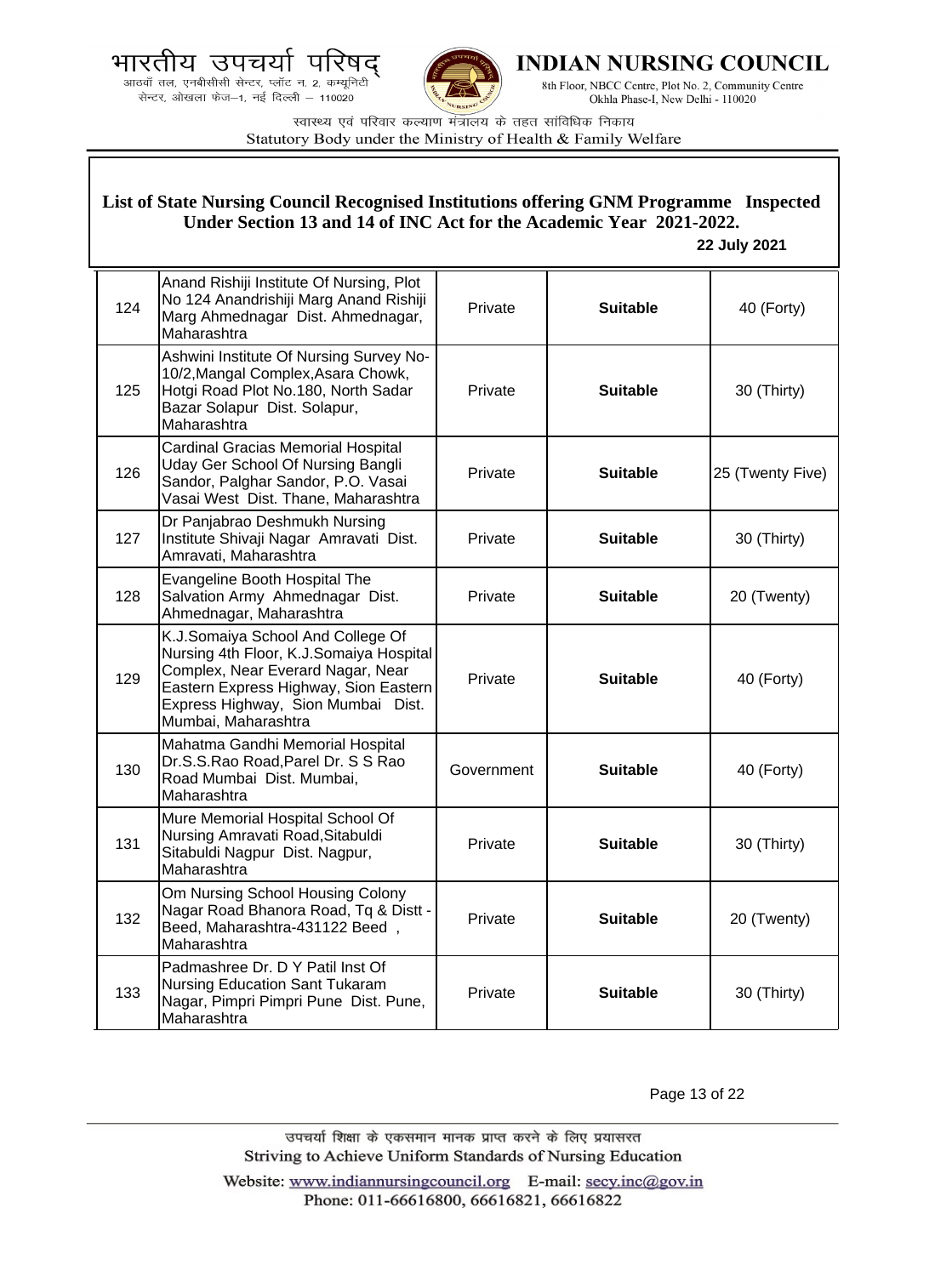



**INDIAN NURSING COUNCIL** 

8th Floor, NBCC Centre, Plot No. 2, Community Centre Okhla Phase-I, New Delhi - 110020

स्वास्थ्य एवं परिवार कल्याण मंत्रालय के तहत सांविधिक निकाय Statutory Body under the Ministry of Health & Family Welfare

|                | List of State Nursing Council Recognised Institutions offering GNM Programme Inspected<br>Under Section 13 and 14 of INC Act for the Academic Year 2021-2022.<br>22 July 2021                                                                                         |            |                 |                  |  |
|----------------|-----------------------------------------------------------------------------------------------------------------------------------------------------------------------------------------------------------------------------------------------------------------------|------------|-----------------|------------------|--|
| 134            | Rajmata Jijau Shikshan Prasarak<br>Mandals School Of Nursing Gat No:<br>101/102, At: Dudulgaon, Post: Alandi<br>Pune Dist. Pune, Maharashtra                                                                                                                          | Private    | <b>Suitable</b> | 20 (Twenty)      |  |
| 135            | Sau Minatai Thakre Institute Of Nursing<br>Education B-Wing, Rgmc Hostel<br>Bldg.Opp.S.T.Workshop, Hansnagar,<br>Khopat Opp. S.T. Workshop,<br>Hansnagar Thane Dist. Thane,<br>Maharashtra                                                                            | Government | <b>Suitable</b> | 30 (Thirty)      |  |
| 136            | School Of Nursing, Guru Nanak Hospital<br>S-341, Gandhi Nagar, Bandra (E)<br>Bandra (East) Mumbai Dist. Mumbai,<br>Maharashtra                                                                                                                                        | Private    | <b>Suitable</b> | 20 (Twenty)      |  |
| 137            | Spandan Nursing College At Post-<br>Kondha Kosra Tah- Pauni Tah-Pauni<br>Kondha Kosrsa Dist. Bhandara,<br>Maharashtra                                                                                                                                                 | Private    | <b>Suitable</b> | 20 (Twenty)      |  |
| 138            | St Luke's Hospital, School Of Nursing<br>Shrirampur Ahmednagar- 413709,<br>Maharashtra Shrirampur, Maharashtra                                                                                                                                                        | Private    | <b>Suitable</b> | 25 (Twenty Five) |  |
| 139            | Talegaon General Hosp &<br>Convalescent Home' S Talegaon<br>General Hospital & Convalescent<br>Home, Behind Post Office, General<br>Hospital Campus, Near Railway Station,<br>Talegaon Dabhade, Pune-410507 Dist<br>Pune-410507 Talegaon Dabhade, Pune<br>Maharashtra | Private    | <b>Suitable</b> | 20 (Twenty)      |  |
| <b>Manipur</b> |                                                                                                                                                                                                                                                                       |            |                 |                  |  |
| 140            | Jawaharlal Nehru School Of Nursing<br>Soibam Leikai Manipur - 795005 Imphal  <br>, Manipur                                                                                                                                                                            | Private    | <b>Suitable</b> | 30 (Thirty)      |  |
| <b>Mizoram</b> |                                                                                                                                                                                                                                                                       |            |                 |                  |  |
| 141            | Apollo School Of Nursing H.No. - Y/67b,<br>Phileo Building, Luangmual Vengthlang<br>Luangmual Vengthlang Aizawl Dist.<br>Aizawl, Mizoram                                                                                                                              | Private    | <b>Suitable</b> | 50 (Fifty)       |  |
| 142            | Government School Of Nursing Kolasib<br>Dist. Kolasib, Mizoram                                                                                                                                                                                                        | Government | <b>Suitable</b> | 20 (Twenty)      |  |
| 143            | Nursing School Salem Veng P.O. Box<br>No. 31 Lunglei Dist. Lunglei, Mizoram                                                                                                                                                                                           | Government | <b>Suitable</b> | 20 (Twenty)      |  |

Page 14 of 22

उपचर्या शिक्षा के एकसमान मानक प्राप्त करने के लिए प्रयासरत Striving to Achieve Uniform Standards of Nursing Education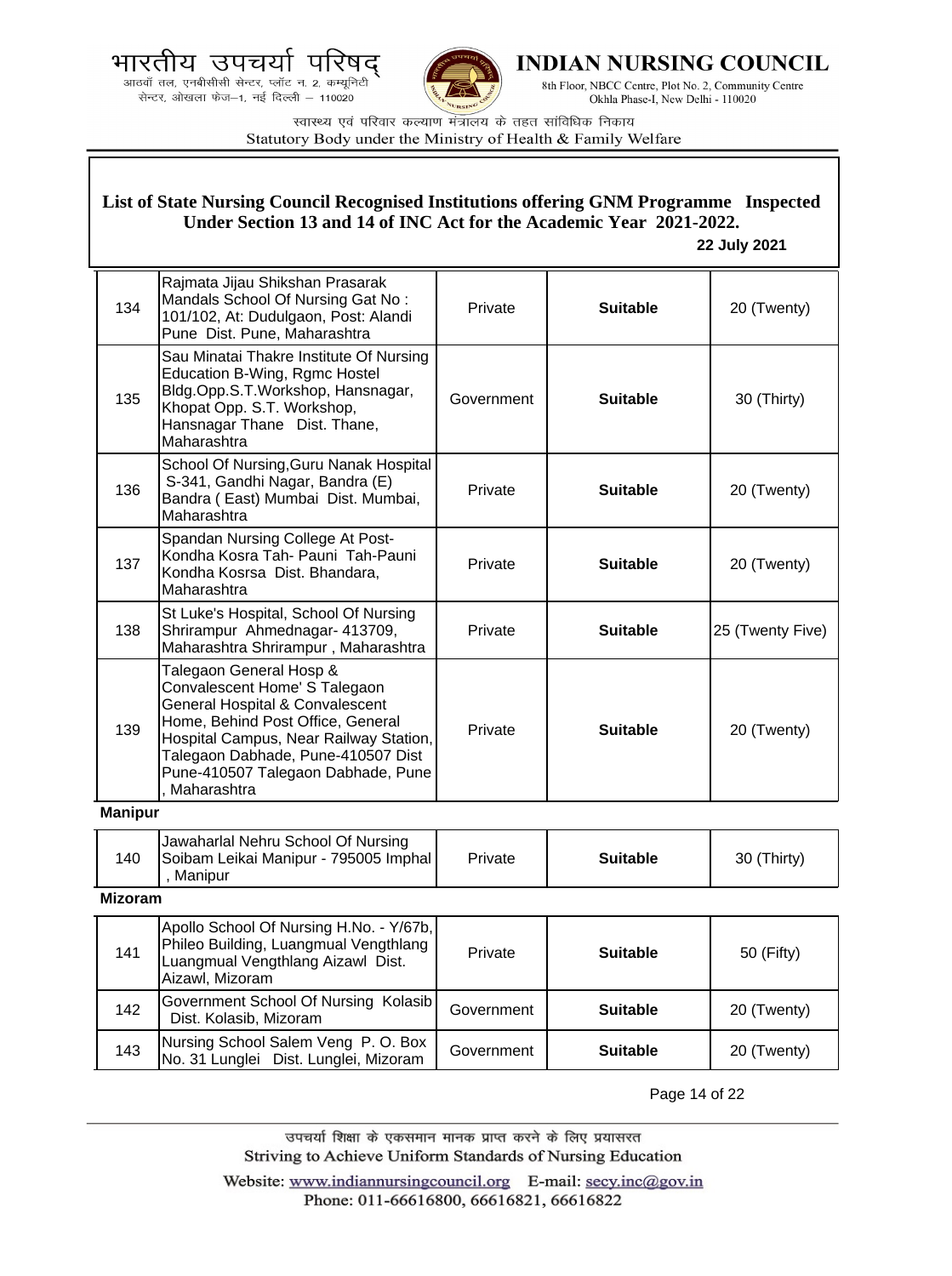आठवाँ तल, एनबीसीसी सेन्टर, प्लॉट न. 2, कम्यूनिटी सेन्टर, ओखला फेज-1, नई दिल्ली - 110020



**INDIAN NURSING COUNCIL** 

8th Floor, NBCC Centre, Plot No. 2, Community Centre Okhla Phase-I, New Delhi - 110020

स्वास्थ्य एवं परिवार कल्याण मंत्रालय के तहत सांविधिक निकाय Statutory Body under the Ministry of Health & Family Welfare

## **List of State Nursing Council Recognised Institutions offering GNM Programme Inspected Under Section 13 and 14 of INC Act for the Academic Year 2021-2022.**

 **22 July 2021**

### **Nagaland**

| 144           | Gnm School Of Nursing Dr. Imkongliba<br>Memorial District Hospital Mokokchung<br>Mokokchung Dist. Mokokchung,<br>Nagaland         | Government | <b>Suitable</b> | 40 (Forty)  |
|---------------|-----------------------------------------------------------------------------------------------------------------------------------|------------|-----------------|-------------|
| <b>Orissa</b> |                                                                                                                                   |            |                 |             |
| 145           | school Of Nursing, Catholic Mission<br>Hospital Nuagaon, P.O. Chikatmati<br>Via- Kalunga Dist. Sundergarh,<br>Orissa              | Private    | <b>Suitable</b> | 20 (Twenty) |
| 146           | Kalinga Nursing School Kalinga<br>Hospital Campus, Chandrasekharpur,<br>Bhubaneswar Bhubaneswar<br>Bhubaneswar, Orissa            | Private    | <b>Suitable</b> | 60 (Sixty)  |
| 147           | Pallichandan School Of Nursing At/Po<br>Nimapara, (Women's College Road),<br>Nimapara Dist. Puri, Orissa                          | Private    | <b>Suitable</b> | 40 (Forty)  |
| 148           | Sambalpur Nursing School At.-Asa<br>Academy, P.O.-Jayantpur Po-<br>Dhanupali, Sambalpur Dist.<br>Sambalpur, Orissa                | Private    | <b>Suitable</b> | 50 (Fifty)  |
| 149           | Sri Jagannath School Of Nursing C/O<br>Mr Mukesh Kumar Vasani, At Post<br>Khariar Road Nuapada, Odisha-<br>766105 Nuapada, Orissa | Private    | <b>Suitable</b> | 30 (Thirty) |
| Punjab        |                                                                                                                                   |            |                 |             |
| 150           | A P S College Of Nursing Shahkot<br>Road, Malsian Tehsil-Shahkot<br>Jalandhar Dist. Jalandhar, Punjab                             | Private    | <b>Suitable</b> | 60 (Sixty)  |
| 151           | <b>Bhagwati Professional Education</b><br>Society, Sunam Nagar, Bhikhi Mansa<br>Dist. Mansa, Punjab                               | Private    | <b>Suitable</b> | 40 (Forty)  |
| 152           | Bhai Ganhaiya Ekta School Of Nursing<br>Village & P.O. Karyal, (Dharamkot)<br>بالقائد المحامدة                                    | Private    | <b>Suitable</b> | 60 (Sixty)  |

Dharamkot Dist. Moga, Punjab 153 Bharat Institute Of Nursing Training, Bharat Institute Of Nursing Training, V.P.O Mudh-144 030 Teh: Nakodar, Distt: Jalandhar, Punjab Jalandhar-144030, Punjab Nakokar , Punjab Private | **Suitable** | 60 (Sixty)

Page 15 of 22

उपचर्या शिक्षा के एकसमान मानक प्राप्त करने के लिए प्रयासरत Striving to Achieve Uniform Standards of Nursing Education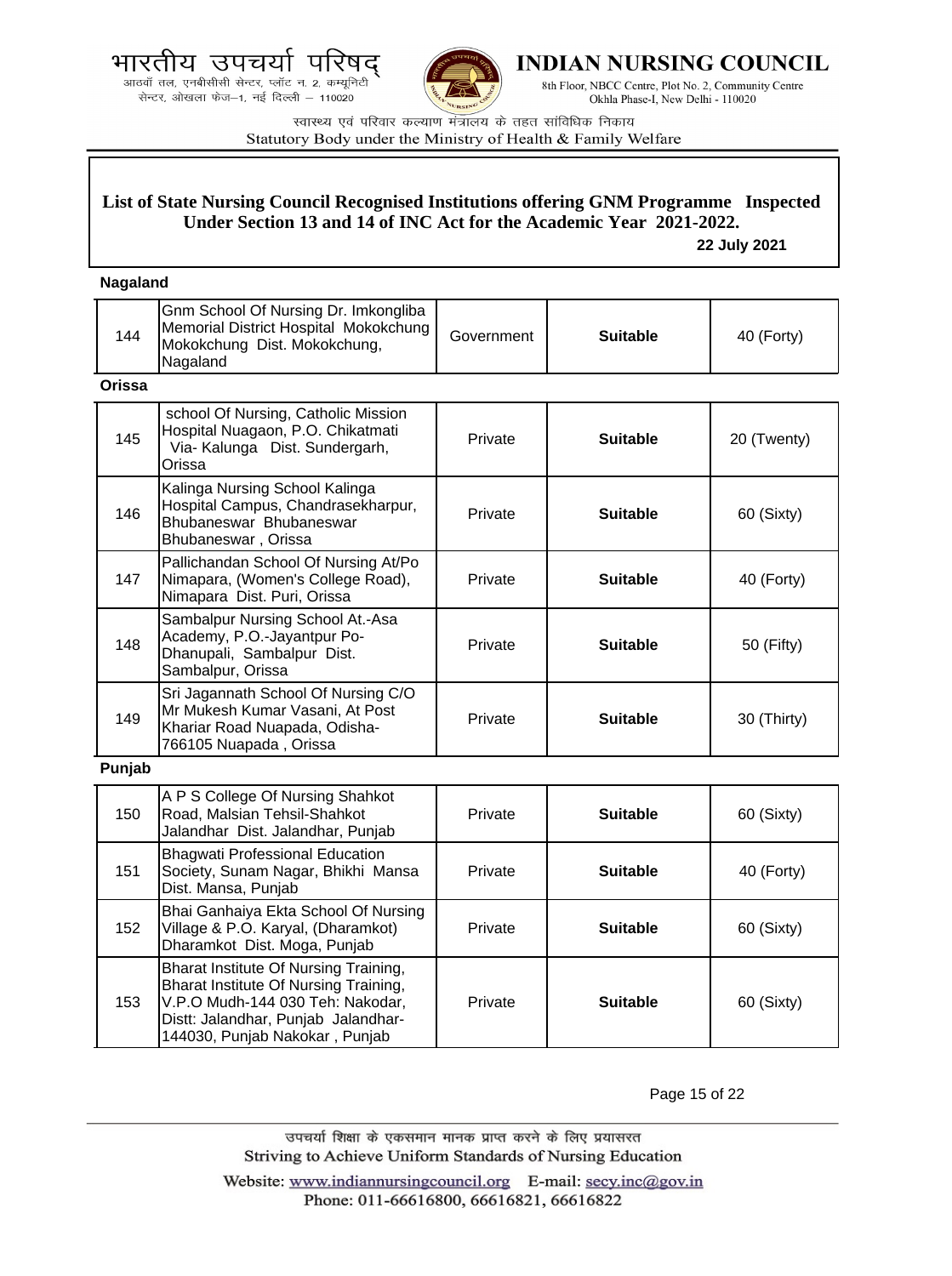आठवाँ तल, एनबीसीसी सेन्टर, प्लॉट न. 2, कम्यूनिटी सेन्टर, ओखला फेज-1, नई दिल्ली - 110020



**INDIAN NURSING COUNCIL** 

8th Floor, NBCC Centre, Plot No. 2, Community Centre Okhla Phase-I, New Delhi - 110020

स्वास्थ्य एवं परिवार कल्याण मंत्रालय के तहत सांविधिक निकाय Statutory Body under the Ministry of Health & Family Welfare

## **List of State Nursing Council Recognised Institutions offering GNM Programme Inspected Under Section 13 and 14 of INC Act for the Academic Year 2021-2022.**

### **22 July 2021**

| 154 | Doaba Institute Of Nursing Village -<br>Pandori Khajoor Hoshiarpur Dist.<br>Hoshiarpur, Punjab                                                        | Private | <b>Suitable</b> | 30 (Thirty) |
|-----|-------------------------------------------------------------------------------------------------------------------------------------------------------|---------|-----------------|-------------|
| 155 | International School Of Nursing Village -<br>Piddi, Opp. Petrol Pump Near Tarn-<br>Taran Sugar Mills, G T Road Tarn<br>Taran Dist. Tarn Taran, Punjab | Private | <b>Suitable</b> | 40 (Forty)  |
| 156 | Jhulka Institute Of Nursing & Health<br>Sciences, Jhulka Nagar, Batala Road,<br>Qadian-143516, Dist. Gurdaspur<br>Qadian, Punjab                      | Private | <b>Suitable</b> | 40 (Forty)  |
| 157 | Mata Jarnail Kaur Memorial Institute Of<br><b>Nursing &amp; Paramedical Sciences</b><br>Kotkapura Road Sri Muktsar Sahib,<br>Punjab                   | Private | <b>Suitable</b> | 50 (Fifty)  |
| 158 | Mata Sahib Kaur Nursing Institute Near<br>Civil Hospital, Husner Road, Post Box-<br>11 Giddarbaha Giddarbaha Dist.<br>Muktsar, Punjab                 | Private | <b>Suitable</b> | 50 (Fifty)  |
| 159 | Nam Ratra International School Of<br>Nursing Loharka Road, Near Power<br>House<br>Amritsar Dist. Amritsar, Punjab                                     | Private | <b>Suitable</b> | 50 (Fifty)  |
| 160 | National College Of General Nursing &<br>Midwifery Sidana Hospital Punjab<br>Barnala Dist. Barnala, Punjab                                            | Private | <b>Suitable</b> | 30 (Thirty) |
| 161 | Nightingale College Of Nursing<br>Narangwal Kalan, Pakhowal Rd,<br>Ludhiana-141 203 Ludhiana, Punjab                                                  | Private | <b>Suitable</b> | 60 (Sixty)  |
| 162 | Punjab National Nursing School<br>Gulabgarh Dera Bassi Derabassi Dist.<br>Patiala, Punjab                                                             | Private | <b>Suitable</b> | 50 (Fifty)  |
| 163 | Rattan Professional Eudcation College<br>School Of Nursing, Mauli Road, V & P.<br>O. Sohana Teh. Mohali Mohali, Punjab                                | Private | <b>Suitable</b> | 60 (Sixty)  |
| 164 | Saraswati Professional And Higher<br>Education College Of Nursing Vpo -<br>Gharuan Tehsil - Kharar S A S Nagar<br>Dist. Mohali, Punjab                | Private | <b>Suitable</b> | 60 (Sixty)  |
| 165 | Sri Guru Harkrishan Sahib College Of<br>Nursing, Village Sohana, Sector-77,<br>Mohali Tehsil Dist. S A S Nagar,<br>Punjab                             | Private | <b>Suitable</b> | 40 (Forty)  |

Page 16 of 22

उपचर्या शिक्षा के एकसमान मानक प्राप्त करने के लिए प्रयासरत Striving to Achieve Uniform Standards of Nursing Education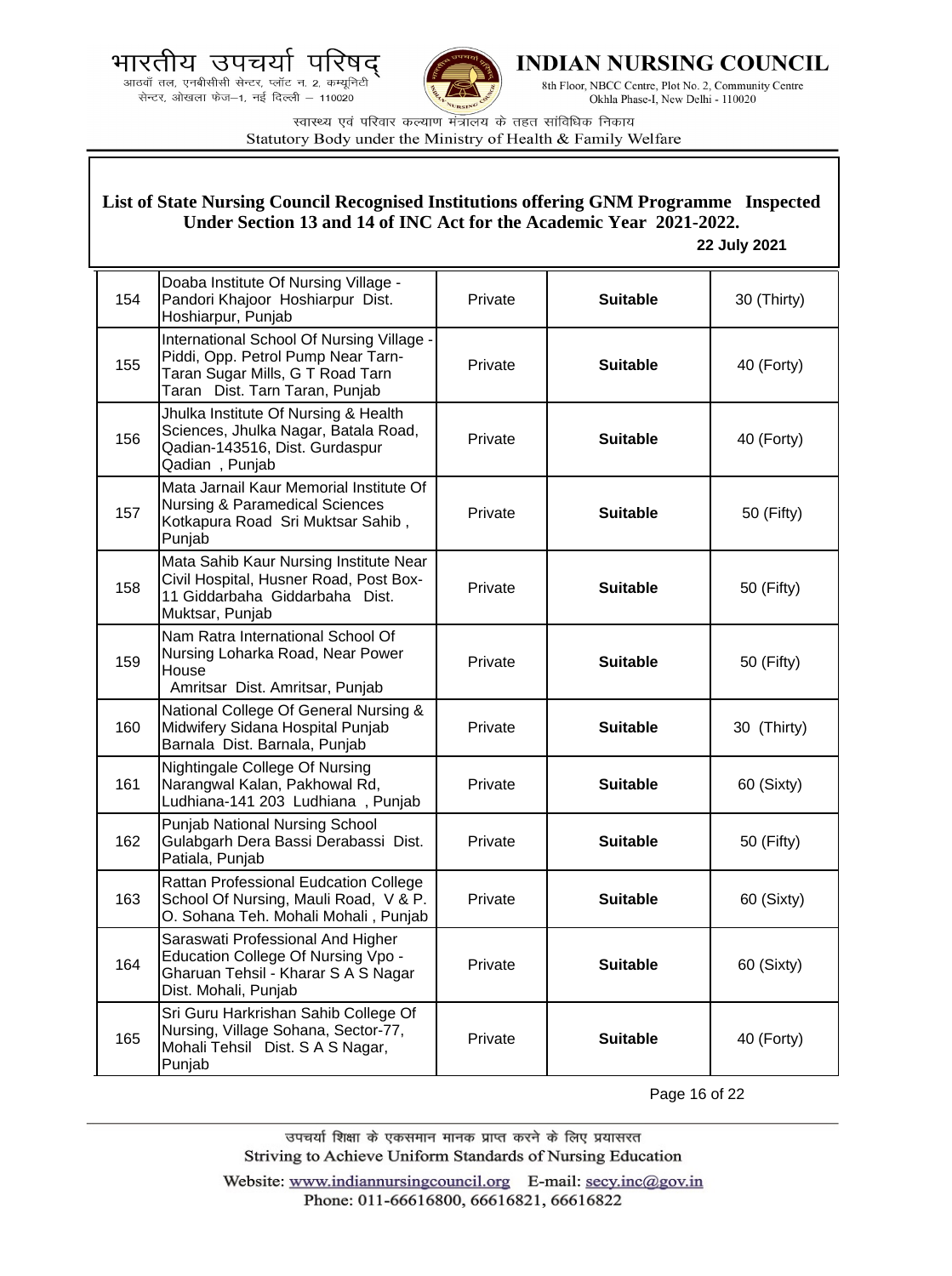.<br>आठवाँ तल, एनबीसीसी सेन्टर, प्लॉट न. 2, कम्यूनिटी<br>सेन्टर, ओखला फेज—1, नई दिल्ली — 110020



**INDIAN NURSING COUNCIL** 

8th Floor, NBCC Centre, Plot No. 2, Community Centre Okhla Phase-I, New Delhi - 110020

स्वास्थ्य एवं परिवार कल्याण मंत्रालय के तहत सांविधिक निकाय Statutory Body under the Ministry of Health & Family Welfare

| List of State Nursing Council Recognised Institutions offering GNM Programme Inspected<br>Under Section 13 and 14 of INC Act for the Academic Year 2021-2022.<br>22 July 2021 |                                                                                                                                                                     |            |                 |                      |
|-------------------------------------------------------------------------------------------------------------------------------------------------------------------------------|---------------------------------------------------------------------------------------------------------------------------------------------------------------------|------------|-----------------|----------------------|
|                                                                                                                                                                               |                                                                                                                                                                     |            |                 |                      |
| 166                                                                                                                                                                           | The Salvation Army, Mac- Robert<br>Hospital Near Railway Station Dhariwal<br>Dhariwal Dist. Gurdaspur, Punjab                                                       | Private    | <b>Suitable</b> | 60 (Sixty)           |
| Rajasthan                                                                                                                                                                     |                                                                                                                                                                     |            |                 |                      |
| 167                                                                                                                                                                           | Deep School Of Nursing Khasra No.<br>432/1, Tara Nagar-D, Khirni Phatak, 80<br>Ft. Road, Jhotwara Khirni Phatak,<br>Jhotwara Jaipur Dist. Jaipur, Rajasthan         | Private    | <b>Suitable</b> | 60 (Sixty)           |
| 168                                                                                                                                                                           | Sarvodaya College Of Paramedical And<br>Nursing Education 20 Special, Vigyan<br>Nagar Kota Kota Dist. Kota,<br>Rajasthan                                            | Private    | <b>Suitable</b> | 60 (Sixty)           |
| <b>Tamilnadu</b>                                                                                                                                                              |                                                                                                                                                                     |            |                 |                      |
| 169                                                                                                                                                                           | Aab College Of Nursing Arni Road,<br>Thellur, Kilkuvalaivedu Post,<br>Vandavasi, Tiruvannamalai Dt Thellur<br>Vandavasi Dist. T V Malai, Tamilnadu                  | Private    | <b>Suitable</b> | 60 (Sixty)           |
| 170                                                                                                                                                                           | Bpr School Of Nursing Old No:39/4,<br>New No:87/4, Filter Bed Road Filter<br>Bed Road Vellore Dist. Vellore,<br>Tamilnadu                                           | Private    | <b>Suitable</b> | 20 (Twenty)          |
| 171                                                                                                                                                                           | Dr.Maria Aschhoff School Of Nursing<br>St. Thomas Hospital And Leprosy<br>Centre, Chettu Pattu, Polur Taluk<br>Chetpet Dist. Thiruvannamalai,<br>Tamilnadu          | Private    | <b>Suitable</b> | 30 (Thirty)          |
| 172                                                                                                                                                                           | Govt Vellore Medical College Hospital<br>Adukkambarai Vellore - 11, Tamil Nadu<br>Vellore, Tamilnadu                                                                | Government | <b>Suitable</b> | 100 (One<br>Hundred) |
| 173                                                                                                                                                                           | J.V Institute Of Nursing No 16 1st<br>Street Taylor's Kodambakkam Chennai<br>Dist. Chennai, Tamilnadu                                                               | Private    | <b>Suitable</b> | 20 (Twenty)          |
| 174                                                                                                                                                                           | Mannai Narayanasamy School Of<br>Nursing, Thanjavur - Kumbakonam<br>Highway, Handankorai Post<br>Mathur<br>Mathur - Thanjavur, Pin - 614206<br>Thanjavur, Tamilnadu | Private    | <b>Suitable</b> | 20 (Twenty)          |
| 175                                                                                                                                                                           | Our Lady School Of Nursing St. Joseph<br>Hospital, Trichy Road Tiruchi Road<br>Dindigul Dist. Dindigul, Tamilnadu                                                   | Private    | <b>Suitable</b> | 20 (Twenty)          |

Page 17 of 22

उपचर्या शिक्षा के एकसमान मानक प्राप्त करने के लिए प्रयासरत Striving to Achieve Uniform Standards of Nursing Education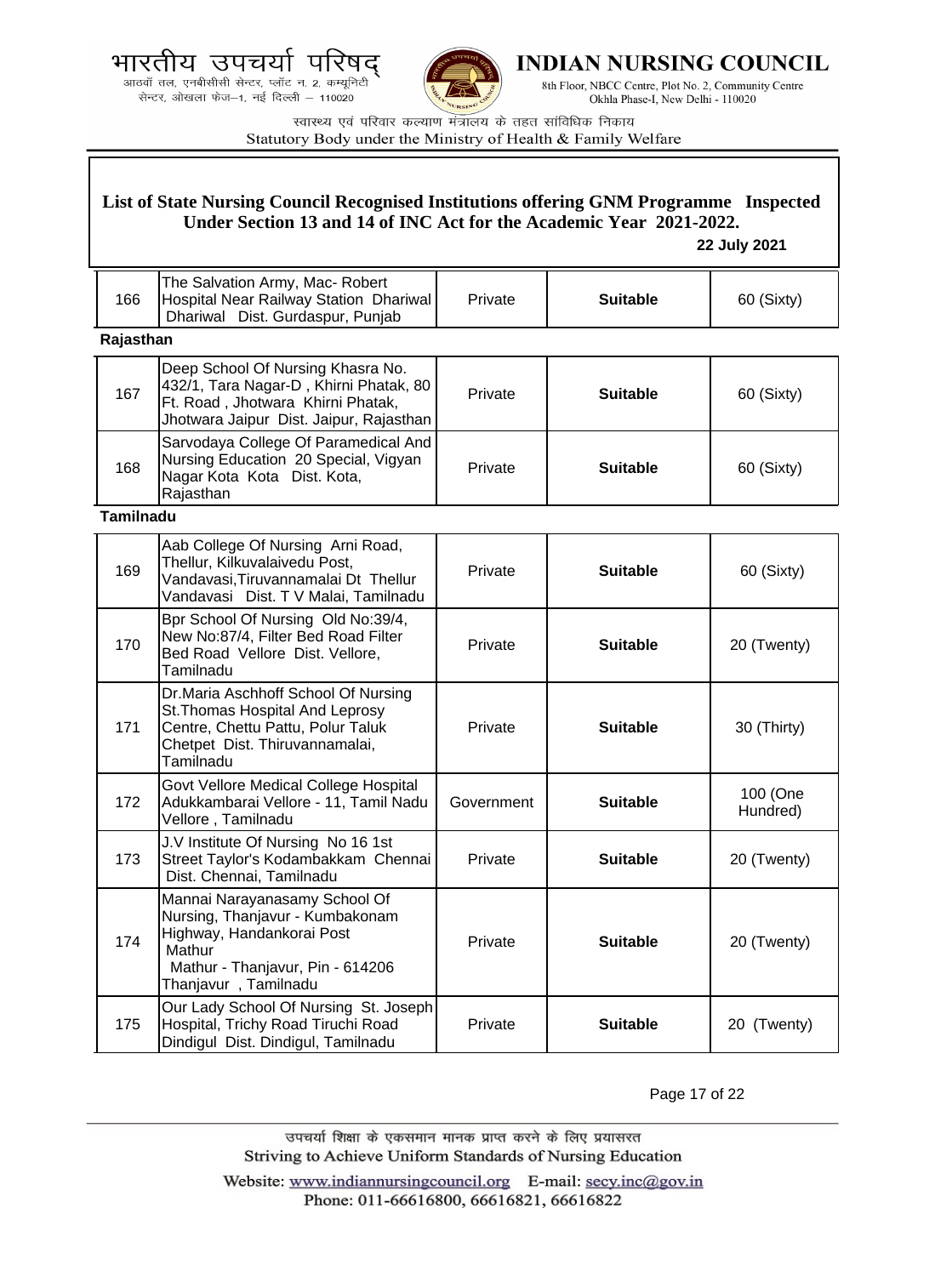.<br>आठवाँ तल, एनबीसीसी सेन्टर, प्लॉट न. 2, कम्यूनिटी सेन्टर, ओखला फेज-1, नई दिल्ली - 110020



INDIAN NURSING COUNCIL

8th Floor, NBCC Centre, Plot No. 2, Community Centre Okhla Phase-I, New Delhi - 110020

स्वास्थ्य एवं परिवार कल्याण मंत्रालय के तहत सांविधिक निकाय Statutory Body under the Ministry of Health & Family Welfare

#### 176 School Of Nursing, T N Christian Revival Mission Org 14, Venkatesapuram, Perambalur-621212, Tamilnadu Perambalur , Tamilnadu Private **Suitable** 20 (Twenty) 177 Shri K Ramachandran Naidu School Of Nursing Post Bag No.1, K. R. Naidu Nagar, Paruvakudi (Village), Karivalam (Via) Post Bag No1, K R Naidu Nagar Sankarankovil Dist. Tirunelveli, Tamilnadu Private **Suitable 50** (Fifty) 178 Sri Narayani School Of Nursing Thirumalaikodi, Vellore Dist. Vellore - 632055 Vellore , Tamilnadu Private **Suitable 40 (Forty)** 179 Sri Rangapoopathi School Of Nursing Alampoondi Village Villupuram District, Tamilnadu Alampoondi , Tamilnadu Private **Suitable** 20 (Twenty) 180 Texcity School Of Nursing Texcity Campus Podanur Main Road Karupparayan Coimbatore Dist. Coimbatore, Tamilnadu Private **Suitable** 20 (Twenty) 181 Velammal School Of Nursing Velammal Village, Madurai - Tuticorin Ring Road, Anuppnadi Madurai - Tuticorin Ring Road Madurai Dist. Madurai, Tamilnadu Private **Suitable Figure Suitable Figure SO** (Fifty) 182 Vijaya School Of Nursing New No.323, Old No.175, Nsk Salai, Vadapalani Vadapalani Chennai Dist. Chennai, Tamilnadu Private **Suitable** 20 (Twenty) **Telangana** 183 Jyothi School Of Nursing C/O Jyothi Hospital,Near Anjaneyaswami Temple Miryalaguda Miryalaguda Dist. Nalgonda, Telangana Private **Suitable** 30 (Thirty) **List of State Nursing Council Recognised Institutions offering GNM Programme Inspected Under Section 13 and 14 of INC Act for the Academic Year 2021-2022. 22 July 2021**

184 Princies Esin School Of Nursing H.No:22-3-660/643, Purani Haveli, 22- 3-643, Building No. 5, Purani Haveli Hyderabad Dist. Hyderabad, Telangana Private **Suitable 60 (Sixty)** 

Page 18 of 22

उपचर्या शिक्षा के एकसमान मानक प्राप्त करने के लिए प्रयासरत Striving to Achieve Uniform Standards of Nursing Education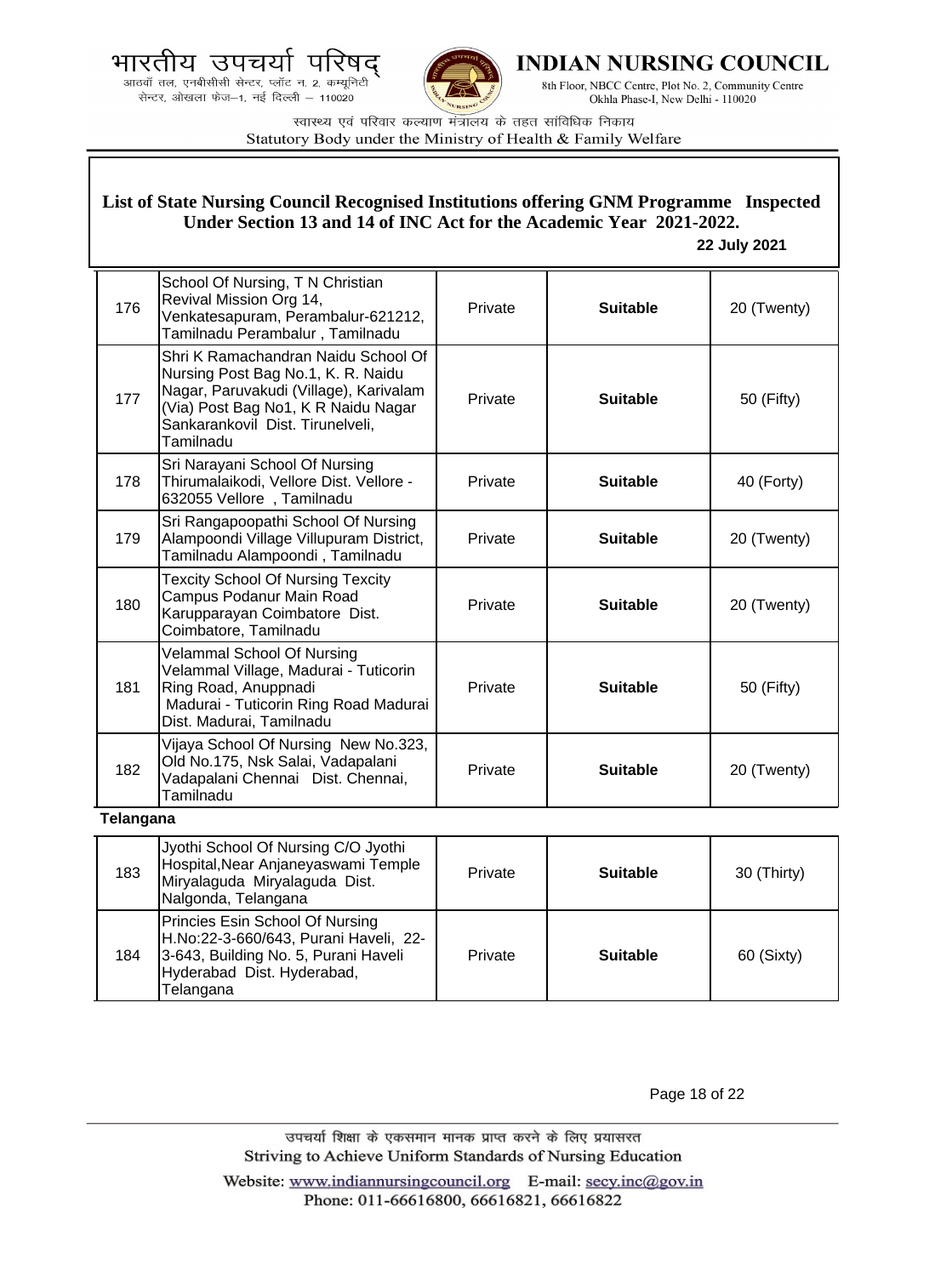भारतीय उपचर्या ਧ





INDIAN NURSING COUNCIL

8th Floor, NBCC Centre, Plot No. 2, Community Centre Okhla Phase-I, New Delhi - 110020

स्वास्थ्य एवं परिवार कल्याण मंत्रालय के तहत सांविधिक निकाय Statutory Body under the Ministry of Health & Family Welfare

#### 185 Sai Sanjeevini School Of Nursing Survey No.8, Narasimhapuri Colony, Kothapet, Hyderabad, Ranga Reddy District - 500035 Hyderabad , **Telangana** Private **Suitable** | 30 (Thirty) 186 Sainik Aspatal Military Hospital School Of Nursing Secunderabad Secunderabad Dist. Ranga Reddy, Telangana Government **Suitable** 50 (Fifty) 187 Tirumala School Of Nursing, H.No 1-1- 7/D/1a/10, Vinayak Nagar, Opp Munnuru Kapu Kalyana Mandapam Opp Munnurukapu Kalyana Mantapam, Nizamabad-03 Nizamabad Dist. Nizamabad, Telangana Private **Suitable** | 30 (Thirty) **Uttar Pradesh** 188 Aligarh College Of Nursing & Hospital Opposite F. M. Tower, Anoop Shahar Road Aligarh Aligarh Dist. Aligarh, Uttar Pradesh Private | **Suitable** | 50 (Fifty) 189 Anand Nursing College A-11 Damodar Colony Garh Road Meerut Garh Road Meerut Dist. Meerut, Uttar Pradesh Private **Suitable 40 (Forty)** 190 Dr Achal Singh Yadav Institute Of Nursing And Paramedical Science 365 Adharkheda Kursi Road Po - Gudamba, Bkt Dist. Lucknow, Uttar Pradesh Private **Suitable 40 (Forty)** 191 Fatima Hospital School Of Nursing Fatima Hospital, 35- C Mahanagar Lucknow Lucknow Dist. Lucknow, Uttar Pradesh Private **Suitable 40 (Forty)** 192 Fatima Hospital, School Of Nursing, P O Maunath Bhanjan, Distt Mau, Uttar Pradesh- 275101 Maunath Bhanjan , Uttar Pradesh Private **Suitable 60 (Sixty)** 193 G S R M Memorial School Of Nursing D-6, Indurstrial Estate, Sarojini Nagar, Lucknow-Kanpur Highway Dist. Lucknow, Uttar Pradesh Private **Suitable Figure Suitable Figure SO** (Fifty) **List of State Nursing Council Recognised Institutions offering GNM Programme Inspected Under Section 13 and 14 of INC Act for the Academic Year 2021-2022. 22 July 2021**

Page 19 of 22

उपचर्या शिक्षा के एकसमान मानक प्राप्त करने के लिए प्रयासरत Striving to Achieve Uniform Standards of Nursing Education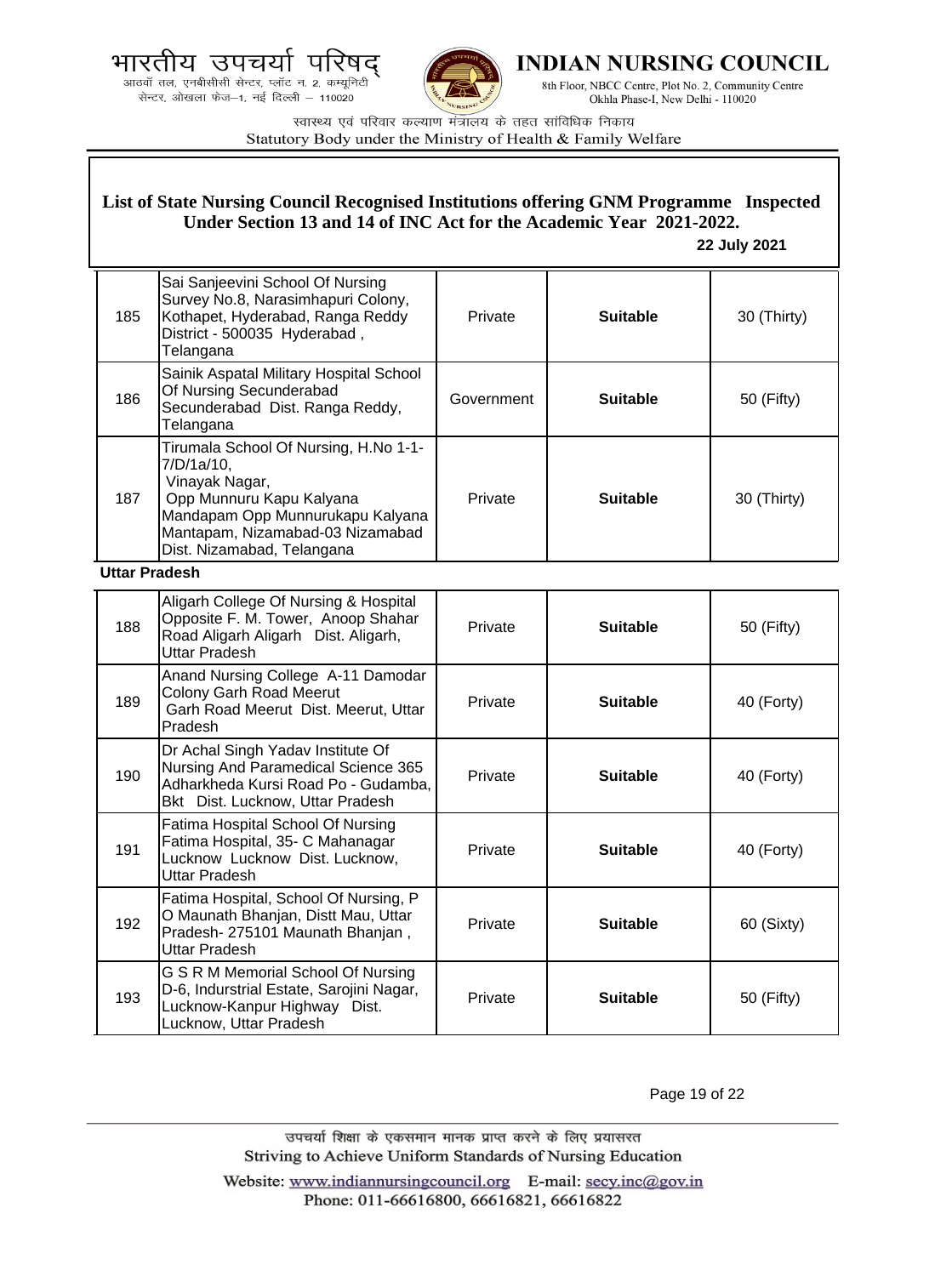भारतीय उपचयो ਧ





**INDIAN NURSING COUNCIL** 

8th Floor, NBCC Centre, Plot No. 2, Community Centre Okhla Phase-I, New Delhi - 110020

स्वास्थ्य एवं परिवार कल्याण मंत्रालय के तहत सांविधिक निकाय Statutory Body under the Ministry of Health & Family Welfare

| List of State Nursing Council Recognised Institutions offering GNM Programme Inspected<br>Under Section 13 and 14 of INC Act for the Academic Year 2021-2022. |                                                                                                                                                                        |         |                 |              |
|---------------------------------------------------------------------------------------------------------------------------------------------------------------|------------------------------------------------------------------------------------------------------------------------------------------------------------------------|---------|-----------------|--------------|
|                                                                                                                                                               |                                                                                                                                                                        |         |                 | 22 July 2021 |
| 194                                                                                                                                                           | Heritage School Of Nursing And<br>Paramedical Institute Mohansarai Ram<br>Nagar By Pass Road Bhadwar Dist.<br>Varanasi, Uttar Pradesh                                  | Private | <b>Suitable</b> | 60 (Sixty)   |
| 195                                                                                                                                                           | I I M T College Of Medical Science,<br>School Of Nursing Ganga Nagar,<br>Mawana Road, Meerut-250001 Meerut,<br><b>Uttar Pradesh</b>                                    | Private | <b>Suitable</b> | 60 (Sixty)   |
| 196                                                                                                                                                           | Indira Gandhi School Of Nursing Sanjay<br>Gandhi Hospital Campus, Munshiganj<br>Munshiganj, Amethi Amethi Dist.<br>Sultanpur, Uttar Pradesh                            | Private | <b>Suitable</b> | 70 (Seventy) |
| 197                                                                                                                                                           | Jeevandeep School Of Nursing,<br>Baralalpur, Chandmari Lamhi Varanasi<br>Dist. Varanasi, Uttar Pradesh                                                                 | Private | <b>Suitable</b> | 40 (Forty)   |
| 198                                                                                                                                                           | K K Institute Of Nursing, K K Hospital<br>87/88, Nabiullah Road, River Bank<br>Colony Near Suraj Kunj Park Lucknow<br>Dist. Lucknow, Uttar Pradesh                     | Private | <b>Suitable</b> | 60 (Sixty)   |
| 199                                                                                                                                                           | Kamla Modern Nursing Institute 582<br>Kochabhawar, Kanpur Road, Kanpur<br>Road Jhansi Dist. Jhansi, Uttar<br>Pradesh                                                   | Private | <b>Suitable</b> | 40 (Forty)   |
| 200                                                                                                                                                           | Krishna Nursing & Paramedical Institute<br>Plot No-2, 1 Rana Pratap Marg,<br>Lucknow<br>Lucknow Dist. Lucknow, Uttar<br>Pradesh                                        | Private | <b>Suitable</b> | 50 (Fifty)   |
| 201                                                                                                                                                           | M S Institute Of Nursing 421,<br>Bakhamau, Near Intrigral University,<br>Kurshi Road<br>Dist. Lucknow, Uttar<br>Pradesh                                                | Private | <b>Suitable</b> | 40 (Forty)   |
| 202                                                                                                                                                           | Nazareth Hospital School Of Nursing,<br>13/A, Kamla Nehru Road Allahabad<br>Dist. Allahabad, Uttar Pradesh                                                             | Private | <b>Suitable</b> | 40 (Forty)   |
| 203                                                                                                                                                           | Nightingale Institute Of Nursing, C-23,<br>Institutional Area, Sector-62, Opp. Jss<br>Engg. College Gautam Budh Nagar,<br>Noida, Uttar Pradesh Noida, Uttar<br>Pradesh | Private | <b>Suitable</b> | 60 (Sixty)   |
| 204                                                                                                                                                           | Prakash Nursing School Sahadatpura,<br>N H -29, Mau Nath Bhanjan Mau, Uttar<br>Pradesh-275101 Mau, Uttar Pradesh                                                       | Private | <b>Suitable</b> | 40 (Forty)   |

Page 20 of 22

उपचर्या शिक्षा के एकसमान मानक प्राप्त करने के लिए प्रयासरत Striving to Achieve Uniform Standards of Nursing Education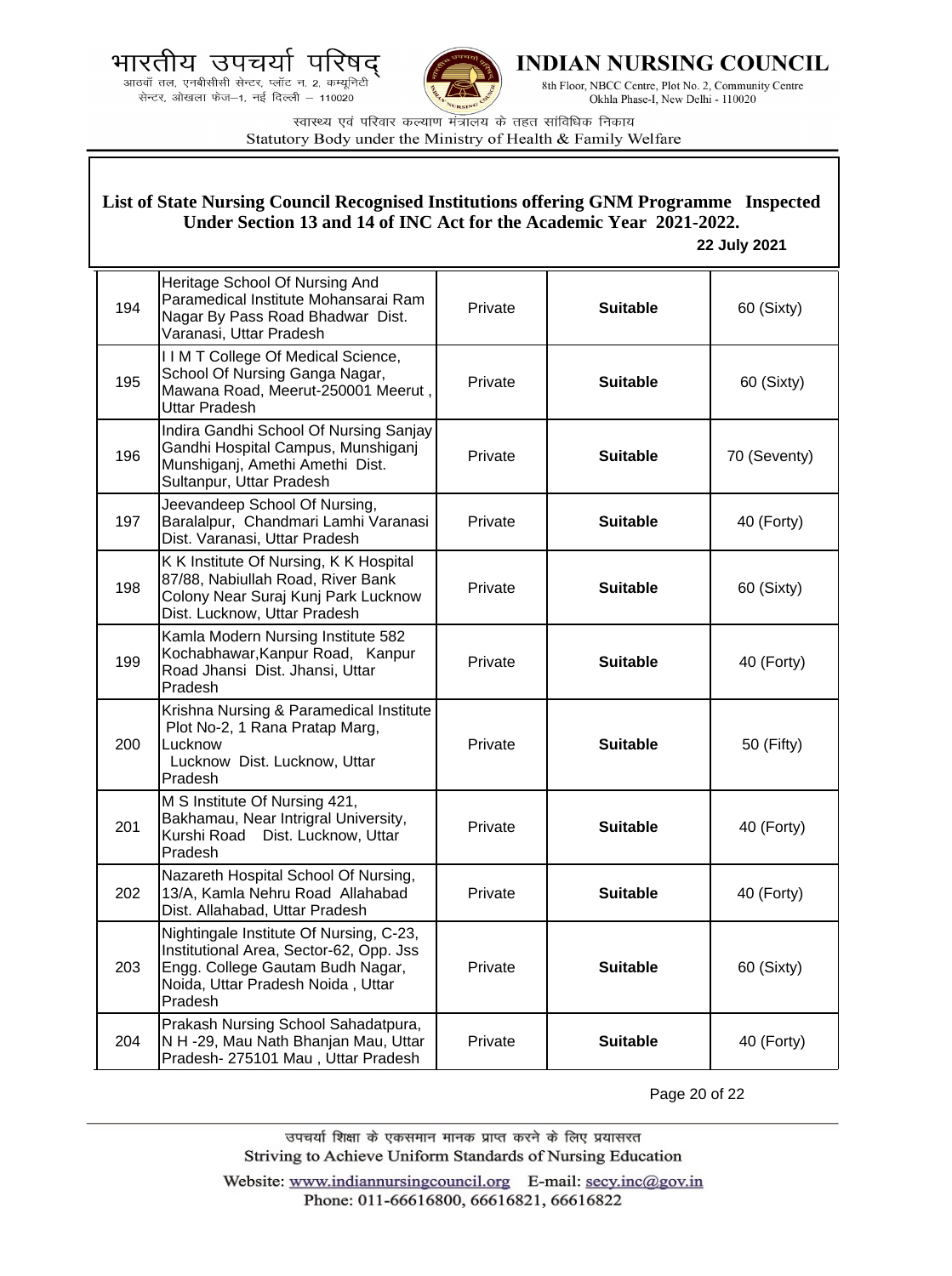



**INDIAN NURSING COUNCIL** 

8th Floor, NBCC Centre, Plot No. 2, Community Centre Okhla Phase-I, New Delhi - 110020

स्वास्थ्य एवं परिवार कल्याण मंत्रालय के तहत सांविधिक निकाय Statutory Body under the Ministry of Health & Family Welfare

## **List of State Nursing Council Recognised Institutions offering GNM Programme Inspected Under Section 13 and 14 of INC Act for the Academic Year 2021-2022.**

### **22 July 2021**

| 205                | Sainik School Of Nursing Vill & Post-<br>Tajopur, Distt-Mau Post - Tajopur Dist.<br>Mau, Uttar Pradesh                                                  | Private | <b>Suitable</b> | 40 (Forty)           |
|--------------------|---------------------------------------------------------------------------------------------------------------------------------------------------------|---------|-----------------|----------------------|
| 206                | School Of Nursing, Shanti Swaroop<br>Gupta Sec. 3b/Ps-1, Avas Vikas<br>Colony, Bodla Road, Sikandra, Agra<br>Agra, Uttar Pradesh Agra, Uttar<br>Pradesh | Private | <b>Suitable</b> | 30 (Thirty)          |
| 207                | Singh Life Care Nursing And<br>Paramedical School Ganga Bridge<br>Road Razdepur, Sadar, Ghazipur<br>233001<br>Sadar Dist. Ghazipur, Uttar Pradesh       | Private | <b>Suitable</b> | 40 (Forty)           |
| 208                | Suruchi Institute Of Nursing Maura, lim<br>- Sitapur By Pass Road Lucknow Dist.<br>Lucknow, Uttar Pradesh                                               | Private | <b>Suitable</b> | 60 (Sixty)           |
| 209                | Sushrut Institute Of Plastic Surgery (P)<br>Ltd 29, Shahmeena Road Lucknow<br>Dist. Lucknow, Uttar Pradesh                                              | Private | <b>Suitable</b> | 40 (Forty)           |
| 210                | Vivekanand School Of Nursing<br>Vivekanand Hospital & Research<br>Centre Kanth Road Moradabad City<br>Dist. Moradabad, Uttar Pradesh                    | Private | <b>Suitable</b> | 50 (Fifty)           |
| <b>Uttarakhand</b> |                                                                                                                                                         |         |                 |                      |
| 211                | Bishamber Sahai Medical College &<br>Research Centre 6 Km Miles Stone,<br>Delhi Dehradun Highway Village -<br>Saliyar Dist. Haridwar, Uttarakhand       | Private | <b>Suitable</b> | 25 (Twenty Five)     |
| 212                | Herbertpur Christian Hospital<br>Herbertpur Christian Hospital<br>Uttarakhand - 245142 Herbertpur,<br>Uttarakhand                                       | Private | <b>Suitable</b> | 30 (Thirty)          |
| <b>West Bengal</b> |                                                                                                                                                         |         |                 |                      |
| 213                | International Institute Of Nursing And<br>Research A-12,13,14, Phase - li,<br>Kalyani Industrial Estate Kalyani,<br>West Bengal                         | Private | <b>Suitable</b> | 100 (One<br>Hundred) |
| 214                | Kothari Institute Of Nursing 8/3 Alipore<br>Road Kolkata, West Bengal                                                                                   | Private | <b>Suitable</b> | 60 (Sixty)           |

Page 21 of 22

उपचर्या शिक्षा के एकसमान मानक प्राप्त करने के लिए प्रयासरत Striving to Achieve Uniform Standards of Nursing Education